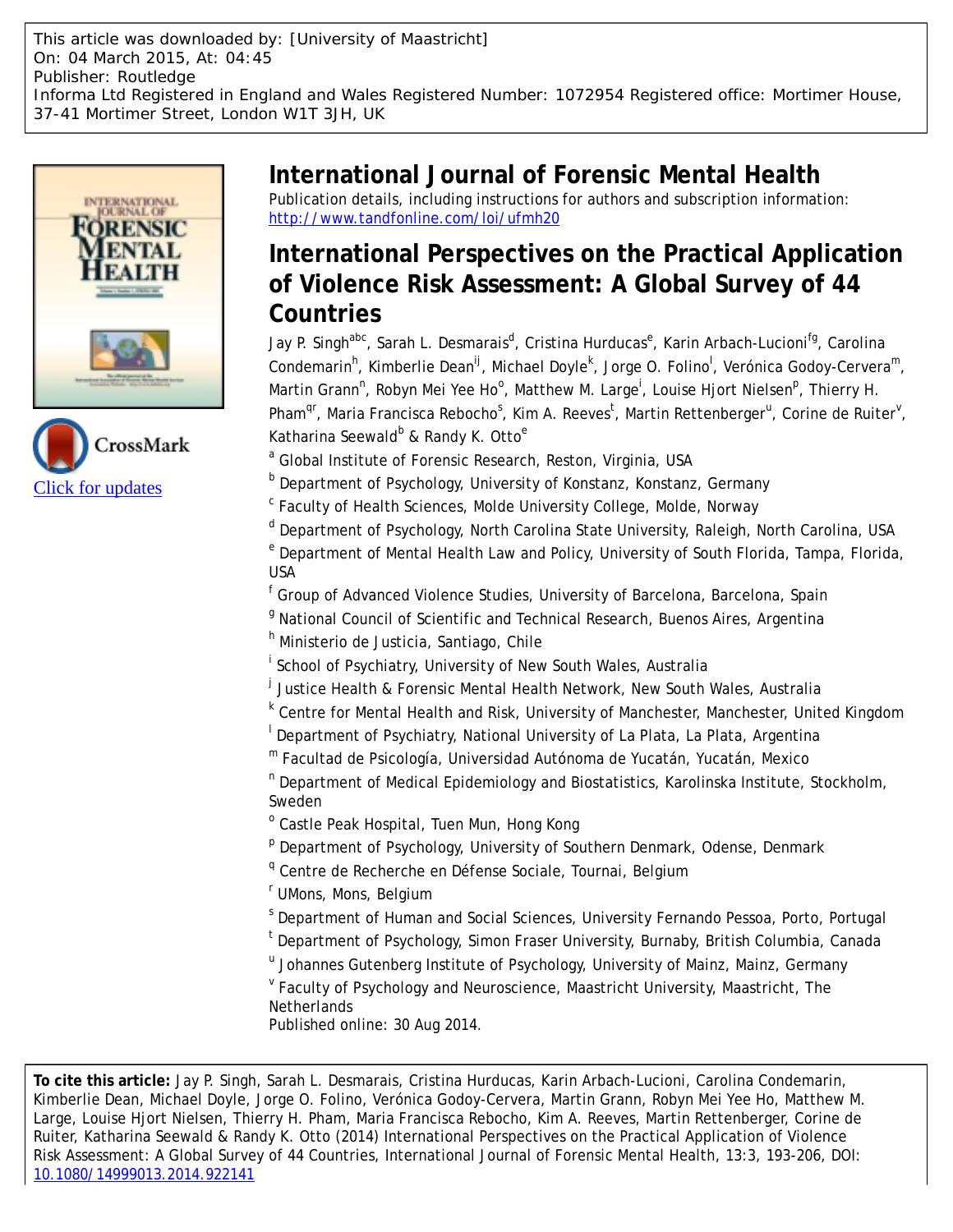# PLEASE SCROLL DOWN FOR ARTICLE

Taylor & Francis makes every effort to ensure the accuracy of all the information (the "Content") contained in the publications on our platform. However, Taylor & Francis, our agents, and our licensors make no representations or warranties whatsoever as to the accuracy, completeness, or suitability for any purpose of the Content. Any opinions and views expressed in this publication are the opinions and views of the authors, and are not the views of or endorsed by Taylor & Francis. The accuracy of the Content should not be relied upon and should be independently verified with primary sources of information. Taylor and Francis shall not be liable for any losses, actions, claims, proceedings, demands, costs, expenses, damages, and other liabilities whatsoever or howsoever caused arising directly or indirectly in connection with, in relation to or arising out of the use of the Content.

This article may be used for research, teaching, and private study purposes. Any substantial or systematic reproduction, redistribution, reselling, loan, sub-licensing, systematic supply, or distribution in any form to anyone is expressly forbidden. Terms & Conditions of access and use can be found at [http://](http://www.tandfonline.com/page/terms-and-conditions) [www.tandfonline.com/page/terms-and-conditions](http://www.tandfonline.com/page/terms-and-conditions)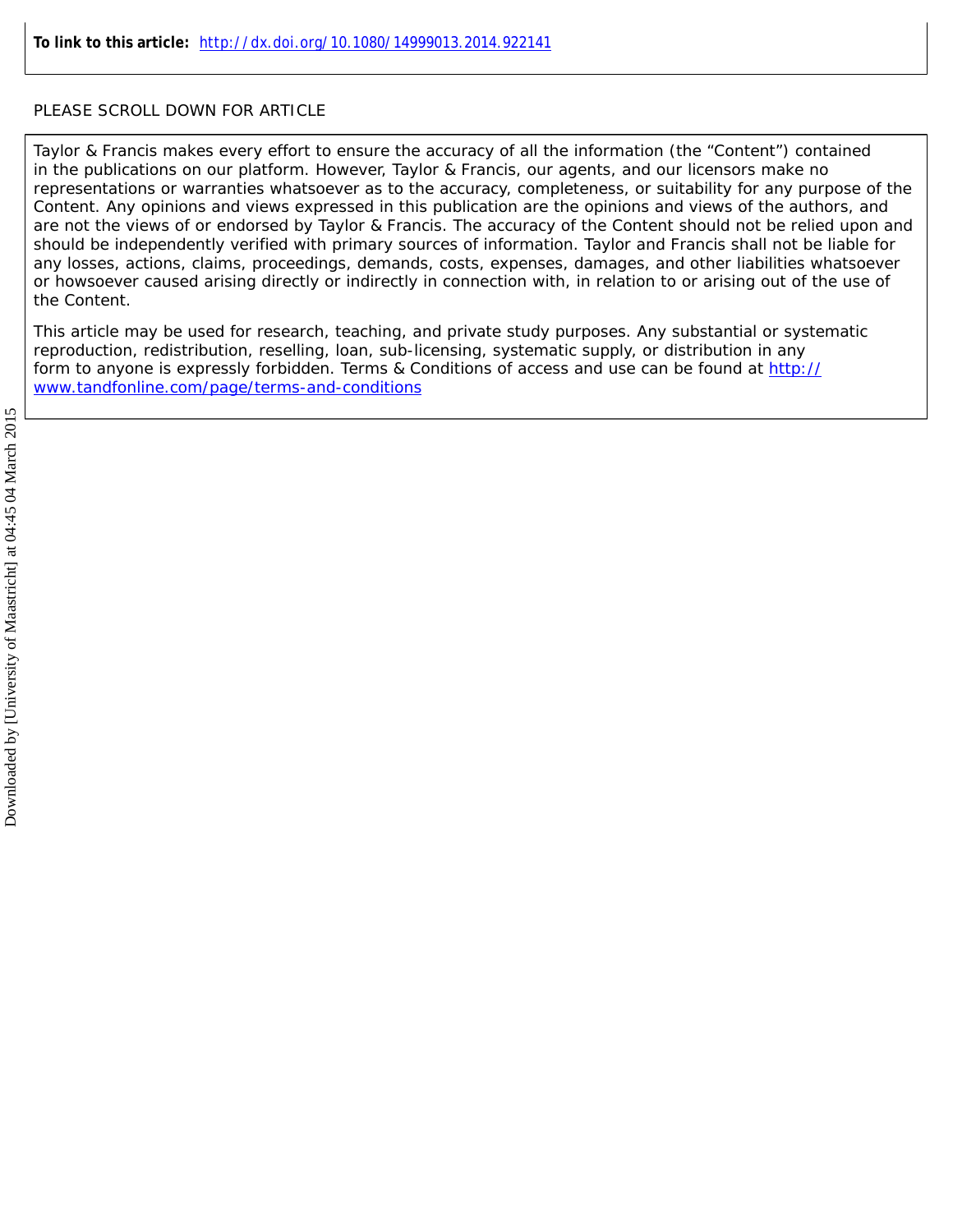

# International Perspectives on the Practical Application of Violence Risk Assessment: A Global Survey of 44 Countries

Jay P. Singh

Global Institute of Forensic Research, Reston, Virginia, USA; Department of Psychology, University of Konstanz, Konstanz, Germany; Faculty of Health Sciences, Molde University College, Molde, Norway

Sarah L. Desmarais

Department of Psychology, North Carolina State University, Raleigh, North Carolina, USA

Cristina Hurducas

Department of Mental Health Law and Policy, University of South Florida, Tampa, Florida, USA

Karin Arbach-Lucioni

Group of Advanced Violence Studies, University of Barcelona, Barcelona, Spain; National Council of Scientific and Technical Research, Buenos Aires, Argentina

## Carolina Condemarin

Ministerio de Justicia, Santiago, Chile

# Kimberlie Dean

School of Psychiatry, University of New South Wales, Australia; Justice Health & Forensic Mental Health Network, New South Wales, Australia

# Michael Doyle

Centre for Mental Health and Risk, University of Manchester, Manchester, United Kingdom

Jorge O. Folino

Department of Psychiatry, National University of La Plata, La Plata, Argentina

Verónica Godoy-Cervera

Facultad de Psicología, Universidad Autónoma de Yucatán, Yucatán, Mexico

Martin Grann

Department of Medical Epidemiology and Biostatistics, Karolinska Institute, Stockholm, Sweden

> Robyn Mei Yee Ho Castle Peak Hospital, Tuen Mun, Hong Kong

Matthew M. Large School of Psychiatry, University of New South Wales, Australia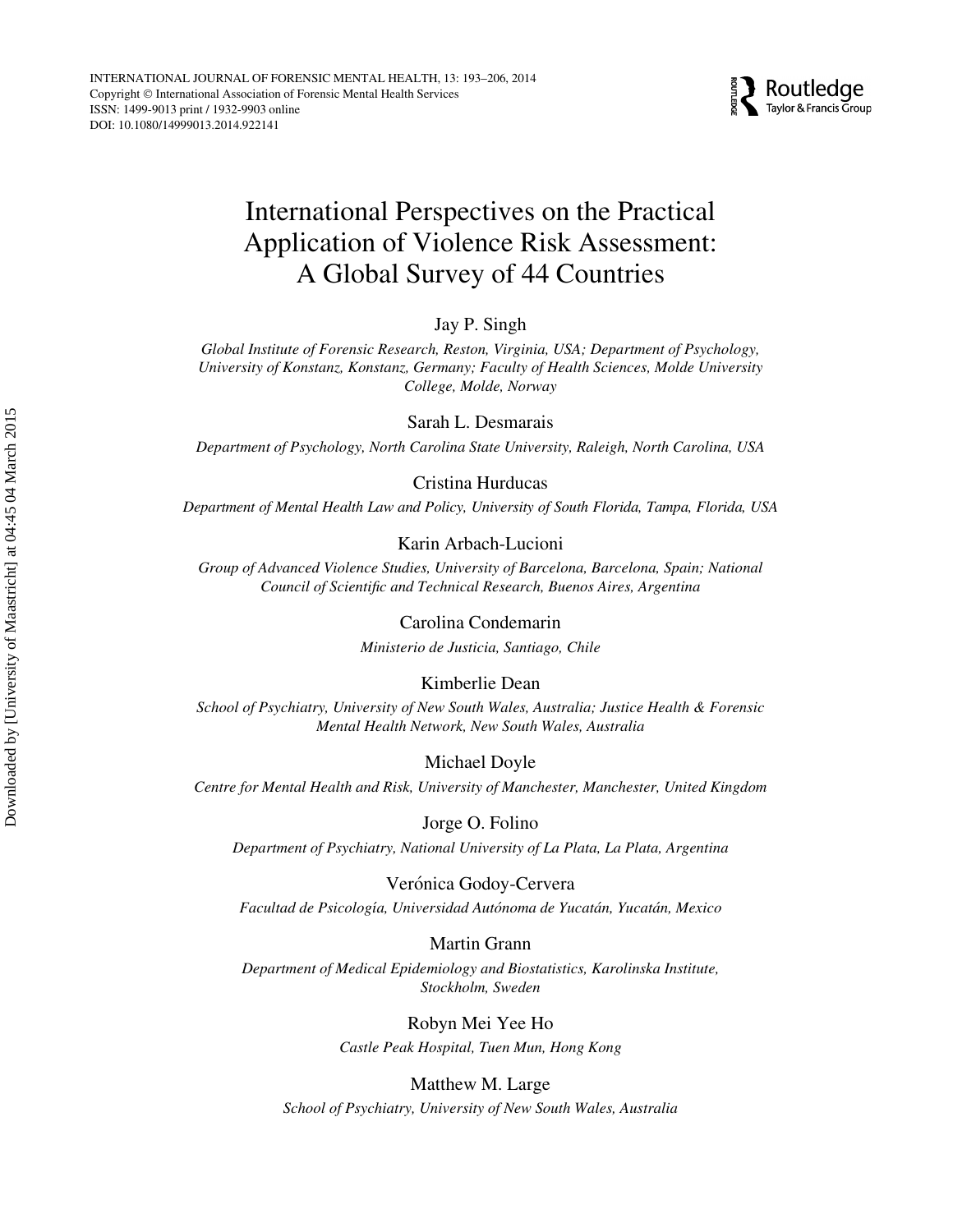## Louise Hjort Nielsen

Department of Psychology, University of Southern Denmark, Odense, Denmark

Thierry H. Pham

Centre de Recherche en Defense Sociale, Tournai, Belgium; UMons, Mons, Belgium

Maria Francisca Rebocho

Department of Human and Social Sciences, University Fernando Pessoa, Porto, Portugal

Kim A. Reeves

Department of Psychology, Simon Fraser University, Burnaby, British Columbia, Canada

## Martin Rettenberger

Johannes Gutenberg Institute of Psychology, University of Mainz, Mainz, Germany

Corine de Ruiter

Faculty of Psychology and Neuroscience, Maastricht University, Maastricht, The Netherlands

# Katharina Seewald

Department of Psychology, University of Konstanz, Konstanz, Germany

## Randy K. Otto

Department of Mental Health Law and Policy, University of South Florida, Tampa, Florida, USA

Mental health professionals are routinely called upon to assess the risk of violence presented by their patients. Prior surveys of risk assessment methods have been largely circumscribed to individual countries and have not compared the practices of different professional disciplines. Therefore, a Web-based survey was developed to examine methods of violence risk assessment across six continents, and to compare the perceived utility of these methods by psychologists, psychiatrists, and nurses. The survey was translated into nine languages and distributed to members of 59 national and international organizations. Surveys were completed by 2135 respondents from 44 countries. Respondents in all six continents reported using instruments to assess, manage, and monitor violence risk, with over half of risk assessments in the past 12 months conducted using such an instrument. Respondents in Asia and South America reported conducting fewer structured assessments, and psychologists reported using instruments more than psychiatrists or nurses. Feedback regarding outcomes was not common: respondents who conducted structured risk assessments reported receiving feedback on accuracy in under 40% of cases, and those who used instruments to develop management plans reported feedback on whether plans were implemented in under 50% of cases. When information on the latter was obtained, risk management plans were not implemented in over a third of cases. Results suggest that violence risk assessment is a global phenomenon, as is the use of instruments to assist in this task. Improved feedback following risk assessments and the development of risk management plans could improve the efficacy of health services.

Keywords: violence, risk assessment, survey, international, mental health

## INTRODUCTION

In light of heightened media attention on the link between violence and mental illness, there has been an increased demand for accurate and reliable methods of assessing

Address correspondence to Jay P. Singh, PhD, Global Institute of Forensic Research, 11700 Plaza America Drive, Suite 810, Reston, VA 20190, USA. E-mail: jaysingh@gifrinc.com

Color versions of one or more of the figures in the article can be found online at http://www.tandfonline.com/ufmh.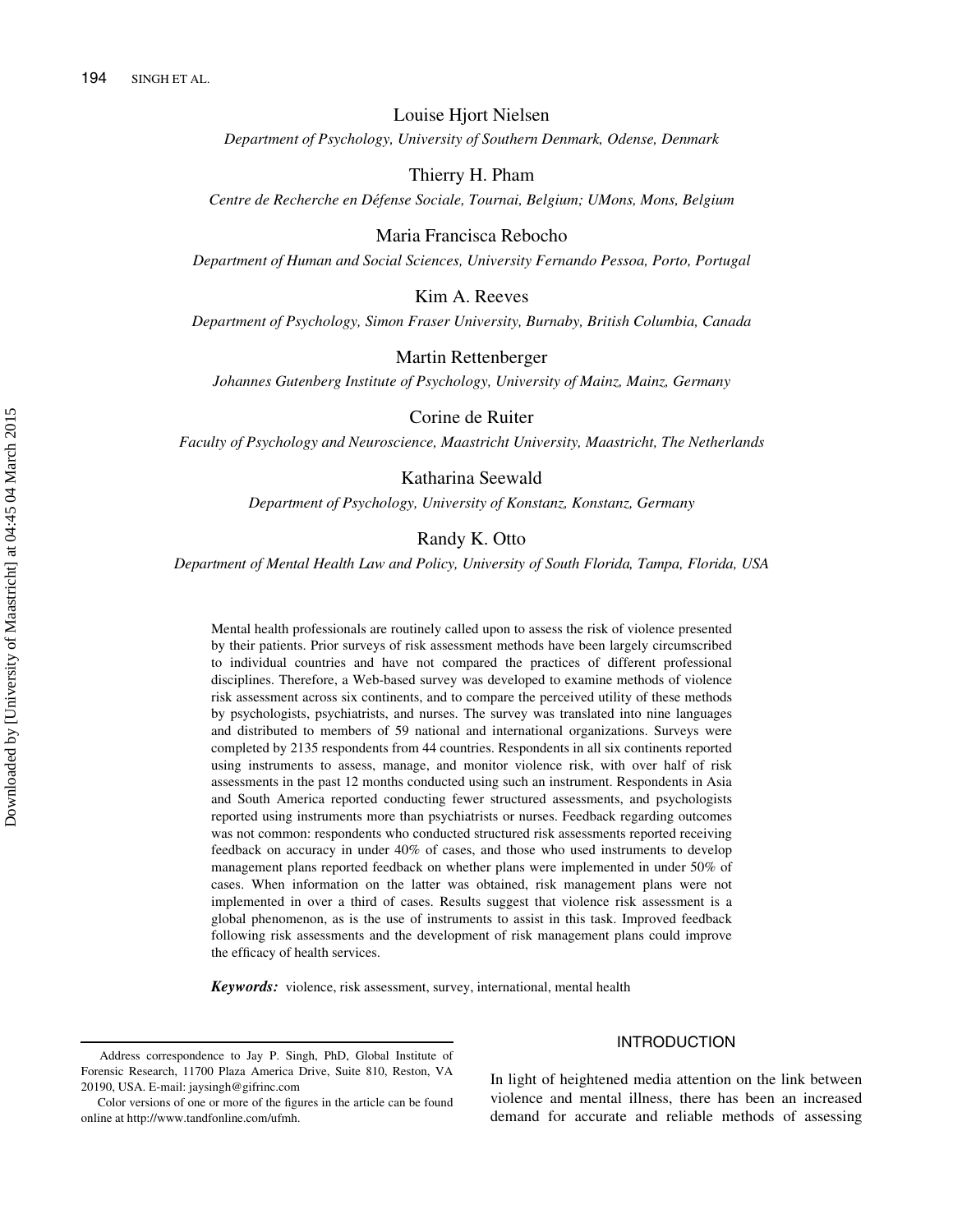violence risk (Brown, 2013). This focus on prevention is not new, however. The World Health Organization named violence prevention as one of its priorities over a decade ago (WHO, 2002). Moreover, current clinical guidelines for psychologists (American Psychological Association, 2006), psychiatrists (American Psychiatric Association, 2004; National Institute for Health and Clinical Excellence, 2009), and nurses (Nursing and Midwifery Council, 2004) recommend the routine assessment of violence risk for patients diagnosed with major mental illnesses. In recent decades, numerous violence risk assessment instruments have been developed to aid in this task. These instruments combine known risk and protective factors for violence either mechanically (the "actuarial approach") or based on clinical discretion (the "structured professional judgment", or SPJ, approach). They have been widely implemented in mental health and criminal justice settings, where they are used by psychologists, psychiatrists, and nurses to inform medico-legal decisions including commitment, classification, service plan development, and release (Conroy & Murrie, 2007).

As there are a large number of risk assessment tools available, practitioners are faced with the challenge of selecting the instrument that they feel to be the best fit for their population and that will best guide treatment planning. Indeed, recent meta-analyses suggest that risk assessment instruments may discriminate between violent and non-violent individuals with comparable accuracy (Yang, Wong, & Coid, 2010), implying that it may not be possible to base tool choice solely on predictive validity. In light of such findings, experts have recommended a shift in focus during the tool selection process (Skeem & Monahan, 2011), concentrating on the assessment needs of the practitioner in terms of the purpose of the evaluation, the population being assessed, and the outcome of interest (Singh, Grann, & Fazel, 2011). Thus, knowledge of which tools are currently being used in practice and which of them colleagues working in similar settings believe to be most useful may be informative. Surveys represent one approach to obtaining such information.

According to a search of PsycINFO, EMBASE, and MEDLINE, nine surveys have been published between January 1, 2000 to January 1, 2013 investigating violence risk assessment practices (Archer, Buffington-Vollum, Stredny, & Handel, 2006; Bengtson & Pedersen, 2008; Green, Carroll, & Brett, 2010; Hawley, Gale, Sivakumaran, & Littlechild, 2010; Higgins, Watts, Bindman, Slade, & Thornicroft, 2005; Khiroya, Weaver, & Maden, 2009; Lally, 2003; Tolman & Mullendore, 2003; Viljoen, McLachlan, & Vincent, 2010). The studies have provided evidence that risk assessment tools are commonly used in practice by psychologists in the United States, the United Kingdom, Denmark, and Australia. Though the quality of these surveys vary (Hurducas, Singh, de Ruiter, & Petrila, in this issue), they have consistently found that actuarial

instruments and personality scales are used more commonly in the violence risk assessment process than SPJ instruments.

These surveys have advanced our understanding of the use of violence risk assessment tools, but also share important limitations. First, no surveys have been published comparing what instruments are used in routine practice on different continents. Second, previous surveys have not compared patterns of tool use and perceived utility across professional disciplines. Third, previous surveys have not attempted to disentangle risk assessment, management, and monitoring practices. Consequently, many questions remain regarding the application of risk assessment tools in practice. Specifically, what instruments are currently being used, how frequently, in what context, by whom, and where? The answers to such questions may help guide individual clinicians working with mental health and criminal justice populations to identify and implement the risk assessment tools with the greatest acceptability, efficacy, and fidelity (Andrews & Bonta, 2010). Hence, the present study aimed to investigate violence risk assessment practices in psychologists, psychiatrists, and nurses on six continents using a multilingual Web-based survey.

## METHODS

## **Respondents**

Mental health professionals were eligible to participate if they were between the ages of 18 to 65 years and had assessed the violence risk of at least one adult in their lifetime ( $N = 2135$ ). Respondents included psychologists ( $n =$ 889, 41.6%), psychiatrists ( $n = 368, 17.2\%$ ), nurses ( $n =$ 622, 29.1%), and other professionals ( $n = 256$ , 12.0%) in 44 countries (Figure 1). The majority of respondents were from Europe ( $n = 1062, 49.7\%$ ) followed by North America (n = 444, 20.8%), Australasia (n = 112, 5.3%), Asia  $(n = 60, 2.8\%)$ , South America  $(n = 57, 2.7\%)$ , and Africa  $(n = 4, 0.2\%)$ . Demographic and clinical characteristics by professional discipline and continent are provided in Tables 1 and 2, respectively, and for the overall sample in Appendix 1.

#### Survey

The survey included closed-ended questions developed through a review of the violence risk literature and drawn from previous surveys of clinicians concerning forensic assessment practices. Questions were organized into three blocks: (1) demographic and clinical characteristics, (2) prevalence and frequency of risk assessment instrument use, and (3) use and perceived utility of instruments in risk assessment, management, and monitoring.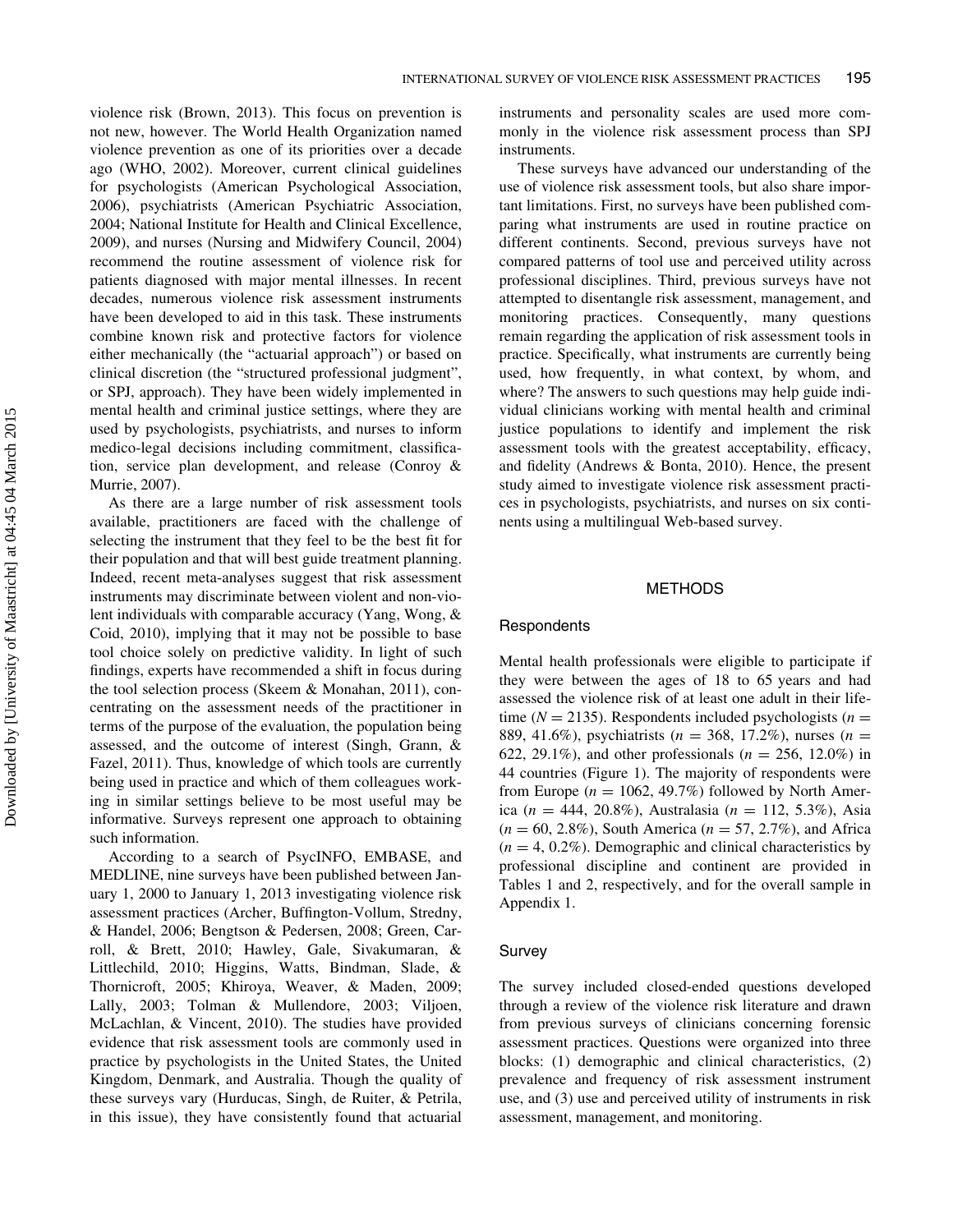

FIGURE 1 Countries participating in an international survey on violence risk assessment practices.

In the first block, respondents were asked about their demographic backgrounds and clinical activities over the past 12 months. Specifically, respondents were asked to approximate the total number of violence risk assessments conducted over their lifetime as well as in the past 12 months, estimating the percentage of those assessments conducted with the aid of an instrument. Respondents also reported how often they received feedback concerning the accuracy of their risk assessments, as well as how often they learned whether the risk management plans they developed were implemented. In the second block, respondents reported the prevalence and frequency with which they used specific instruments in the risk assessment process over the past 12 months. (A list of instruments was constructed using recent reviews of the risk assessment literature, and respondents could identify up to three additional measures.) Frequency of use was rated on a 6-point Likerttype scale (0 = Almost never;  $5 =$  Always). In the third block, respondents reported the tasks for which they used the specific tools identified in the second block (i.e., to inform judgments of violence risk, to develop violence risk management plans, and/or to monitor such plans). Perceived utility of instruments in the identified task(s) was rated on a 7-point Likert-type scale  $(0 = V$ ery useless; 6 = Very useful).

## Procedure

The study was conducted in four phases between January to December 2012: (1) material development, (2) translation, (3) distribution, and (4) data analysis. The institutional review board at the University of South Florida approved all study procedures and waived the need for written informed consent (IRB Approval Number: Pro00007104).

In Phase 1 (January 2012–February 2012), the Web-based survey was constructed using Qualtrics electronic survey software [\(www.Qualtrics.com\). The list of survey questions](http://www.Qualtrics.com) [were compiled in English and piloted by members of the](http://www.Qualtrics.com) [Florida Mental Health Institute as well as 16 international](http://www.Qualtrics.com) [experts representing the countries of Argentina, Australia](http://www.Qualtrics.com) [and New Zealand, Belgium, Canada, Chile, Denmark,](http://www.Qualtrics.com) [Germany, Hong Kong, Mexico, The Netherlands, Portugal,](http://www.Qualtrics.com) [Spain, Sweden, Switzerland, and the United Kingdom. These](http://www.Qualtrics.com) [collaborators provided feedback that was used to make](http://www.Qualtrics.com) [further refinements prior to translation and distribution.](http://www.Qualtrics.com)

In Phase 2 (March 2012–August 2012), the survey and participation letter were professionally translated from English into eight additional languages: Danish, Dutch, French, German, Portuguese, Spanish (Latin American), Spanish (European), and Swedish. Translation services were provided by Software and Documentation Localization International ([www.SDL.com\). Translated materials](http://www.SDL.com) [were then sent to the international collaborators for back](http://www.SDL.com)[translation. Identified discrepancies were corrected by the](http://www.SDL.com) [first author.](http://www.SDL.com)

In Phase 3 (September 2012–November 2012), participation letters were distributed electronically via ListServs, membership directories, or bulletins of 59 national and international professional organizations (see Appendix 2 for a full list). The letters were distributed by each expert collaborator in their resident country's native language. Where available, the membership of at least three national organizations was targeted: (1) a national organization of psychologists (e.g., American Psychology-Law Society), (2) a national organization of psychiatrists (e.g., American Academy of Psychiatry and the Law), and (3) a national organization of nurses (e.g., Forensic Psychiatric Nurses Council). Where available, organizations of forensic specialists were identified. The membership of international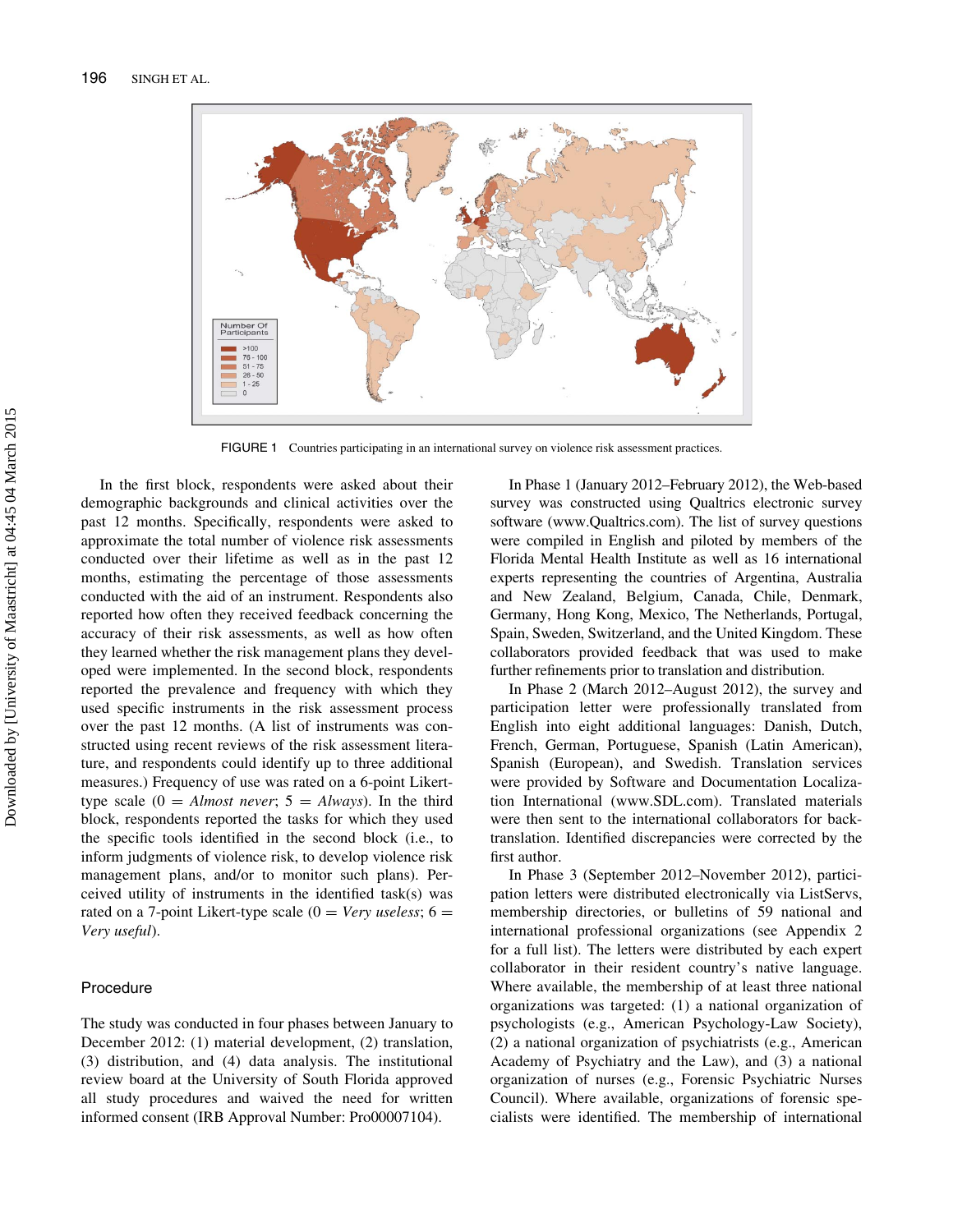| North America<br>South America<br>Asia<br>Australasia<br>Europe<br>$(n = 1062)$<br>Characteristic<br>$(n = 444)$<br>$(n = 57)$<br>$(n = 60)$<br>$(n = 112)$<br>Demographic<br>Men $(n, \%)$<br>164<br>(36.94)<br>30<br>(52.63)<br>431<br>(40.58)<br>22<br>(36.67)<br>43<br>Age in years $(M, SD)$<br>46.13<br>(11.91)<br>43.03<br>(9.36)<br>43.12<br>37.56<br>45.29<br>(10.55)<br>(10.14)<br>Years in practice $(M, SD)$<br>17.59<br>(11.62)<br>16.05<br>(10.55)<br>14.92<br>(10.20)<br>11.94<br>19.26<br>(9.45)<br>Clinical setting over past 12 months<br>General hospital ( $M_{\%}$ <sub>Time</sub> , SD)<br>10.83<br>18.09<br>(34.09)<br>(22.07)<br>2.67<br>(12.50)<br>10.61<br>(26.10)<br>10.92<br>Private practice $(M_{\% \text{ Time}}, SD)$<br>6.33<br>27.80<br>(38.19)<br>24.52<br>(29.29)<br>7.51<br>(21.45)<br>(24.00)<br>19.61<br>6.97<br>Non-forensic psych hospital $(M_{\% \text{ Time}}, SD)$<br>(21.81)<br>5.65<br>16.14<br>(32.69)<br>28.40<br>(39.30)<br>9.18<br>(15.55)<br>Non-forensic psych clinic ( $M_{\% \text{ Time}}, SD$ )<br>7.71<br>1.87<br>12.93<br>(23.08)<br>(9.82)<br>(29.55)<br>15.53<br>(30.91)<br>15.86<br>9.08<br>4.74<br>Forensic psych hospital ( $M_{\% \text{ Time}}$ , SD)<br>(14.97)<br>24.52<br>(39.31)<br>19.58<br>6.74<br>(25.82)<br>(34.97)<br>6.12<br>Forensic psych clinic $(M_{\% \text{ Time}}, SD)$<br>5.09<br>(18.21)<br>9.91<br>(25.39)<br>2.76<br>6.52<br>(19.76)<br>(10.86)<br>Correctional institute ( $M_{\%}$ Time, SD)<br>20.25<br>13.85<br>8.29<br>(24.09)<br>(36.12)<br>15.31<br>(32.39)<br>(32.09)<br>18.03<br>11.83<br>1.50<br>(9.51)<br>(26.68)<br>2.12<br>0.16<br>4.73<br>Other $(M_{\% \text{ Time}}, SD)$<br>(11.45)<br>(1.29)<br>Professional responsibilities over past 12 months | Continent of Practice Over the Past 12 Months <sup>a</sup> |  |  |  |  |  |  |
|------------------------------------------------------------------------------------------------------------------------------------------------------------------------------------------------------------------------------------------------------------------------------------------------------------------------------------------------------------------------------------------------------------------------------------------------------------------------------------------------------------------------------------------------------------------------------------------------------------------------------------------------------------------------------------------------------------------------------------------------------------------------------------------------------------------------------------------------------------------------------------------------------------------------------------------------------------------------------------------------------------------------------------------------------------------------------------------------------------------------------------------------------------------------------------------------------------------------------------------------------------------------------------------------------------------------------------------------------------------------------------------------------------------------------------------------------------------------------------------------------------------------------------------------------------------------------------------------------------------------------------------------------------------------------------------------------------------------------------------------------------|------------------------------------------------------------|--|--|--|--|--|--|
|                                                                                                                                                                                                                                                                                                                                                                                                                                                                                                                                                                                                                                                                                                                                                                                                                                                                                                                                                                                                                                                                                                                                                                                                                                                                                                                                                                                                                                                                                                                                                                                                                                                                                                                                                            |                                                            |  |  |  |  |  |  |
|                                                                                                                                                                                                                                                                                                                                                                                                                                                                                                                                                                                                                                                                                                                                                                                                                                                                                                                                                                                                                                                                                                                                                                                                                                                                                                                                                                                                                                                                                                                                                                                                                                                                                                                                                            |                                                            |  |  |  |  |  |  |
|                                                                                                                                                                                                                                                                                                                                                                                                                                                                                                                                                                                                                                                                                                                                                                                                                                                                                                                                                                                                                                                                                                                                                                                                                                                                                                                                                                                                                                                                                                                                                                                                                                                                                                                                                            |                                                            |  |  |  |  |  |  |
|                                                                                                                                                                                                                                                                                                                                                                                                                                                                                                                                                                                                                                                                                                                                                                                                                                                                                                                                                                                                                                                                                                                                                                                                                                                                                                                                                                                                                                                                                                                                                                                                                                                                                                                                                            | (38.39)                                                    |  |  |  |  |  |  |
|                                                                                                                                                                                                                                                                                                                                                                                                                                                                                                                                                                                                                                                                                                                                                                                                                                                                                                                                                                                                                                                                                                                                                                                                                                                                                                                                                                                                                                                                                                                                                                                                                                                                                                                                                            | (10.35)                                                    |  |  |  |  |  |  |
|                                                                                                                                                                                                                                                                                                                                                                                                                                                                                                                                                                                                                                                                                                                                                                                                                                                                                                                                                                                                                                                                                                                                                                                                                                                                                                                                                                                                                                                                                                                                                                                                                                                                                                                                                            | (11.54)                                                    |  |  |  |  |  |  |
|                                                                                                                                                                                                                                                                                                                                                                                                                                                                                                                                                                                                                                                                                                                                                                                                                                                                                                                                                                                                                                                                                                                                                                                                                                                                                                                                                                                                                                                                                                                                                                                                                                                                                                                                                            |                                                            |  |  |  |  |  |  |
|                                                                                                                                                                                                                                                                                                                                                                                                                                                                                                                                                                                                                                                                                                                                                                                                                                                                                                                                                                                                                                                                                                                                                                                                                                                                                                                                                                                                                                                                                                                                                                                                                                                                                                                                                            | (25.96)                                                    |  |  |  |  |  |  |
|                                                                                                                                                                                                                                                                                                                                                                                                                                                                                                                                                                                                                                                                                                                                                                                                                                                                                                                                                                                                                                                                                                                                                                                                                                                                                                                                                                                                                                                                                                                                                                                                                                                                                                                                                            | (33.22)                                                    |  |  |  |  |  |  |
|                                                                                                                                                                                                                                                                                                                                                                                                                                                                                                                                                                                                                                                                                                                                                                                                                                                                                                                                                                                                                                                                                                                                                                                                                                                                                                                                                                                                                                                                                                                                                                                                                                                                                                                                                            | (23.17)                                                    |  |  |  |  |  |  |
|                                                                                                                                                                                                                                                                                                                                                                                                                                                                                                                                                                                                                                                                                                                                                                                                                                                                                                                                                                                                                                                                                                                                                                                                                                                                                                                                                                                                                                                                                                                                                                                                                                                                                                                                                            | (31.69)                                                    |  |  |  |  |  |  |
|                                                                                                                                                                                                                                                                                                                                                                                                                                                                                                                                                                                                                                                                                                                                                                                                                                                                                                                                                                                                                                                                                                                                                                                                                                                                                                                                                                                                                                                                                                                                                                                                                                                                                                                                                            | (21.72)                                                    |  |  |  |  |  |  |
|                                                                                                                                                                                                                                                                                                                                                                                                                                                                                                                                                                                                                                                                                                                                                                                                                                                                                                                                                                                                                                                                                                                                                                                                                                                                                                                                                                                                                                                                                                                                                                                                                                                                                                                                                            | (19.71)                                                    |  |  |  |  |  |  |
|                                                                                                                                                                                                                                                                                                                                                                                                                                                                                                                                                                                                                                                                                                                                                                                                                                                                                                                                                                                                                                                                                                                                                                                                                                                                                                                                                                                                                                                                                                                                                                                                                                                                                                                                                            | (35.29)                                                    |  |  |  |  |  |  |
|                                                                                                                                                                                                                                                                                                                                                                                                                                                                                                                                                                                                                                                                                                                                                                                                                                                                                                                                                                                                                                                                                                                                                                                                                                                                                                                                                                                                                                                                                                                                                                                                                                                                                                                                                            | (17.40)                                                    |  |  |  |  |  |  |
|                                                                                                                                                                                                                                                                                                                                                                                                                                                                                                                                                                                                                                                                                                                                                                                                                                                                                                                                                                                                                                                                                                                                                                                                                                                                                                                                                                                                                                                                                                                                                                                                                                                                                                                                                            |                                                            |  |  |  |  |  |  |
| Practice $(M_{\%}, SD)$<br>57.08<br>(30.88)<br>54.38<br>(23.62)<br>48.63<br>(25.30)<br>68.36<br>(19.09)<br>59.09                                                                                                                                                                                                                                                                                                                                                                                                                                                                                                                                                                                                                                                                                                                                                                                                                                                                                                                                                                                                                                                                                                                                                                                                                                                                                                                                                                                                                                                                                                                                                                                                                                           | (24.80)                                                    |  |  |  |  |  |  |
| Administrative duties $(M_{\%}, SD)$<br>15.73<br>24.89<br>12.31<br>18.38<br>16.57<br>(18.82)<br>(17.02)<br>(17.00)<br>(11.68)                                                                                                                                                                                                                                                                                                                                                                                                                                                                                                                                                                                                                                                                                                                                                                                                                                                                                                                                                                                                                                                                                                                                                                                                                                                                                                                                                                                                                                                                                                                                                                                                                              | (16.82)                                                    |  |  |  |  |  |  |
| Teaching or supervision $(M_{\%}, SD)$<br>14.14<br>(16.56)<br>13.05<br>(11.74)<br>11.85<br>(12.02)<br>9.56<br>14.38<br>(8.43)                                                                                                                                                                                                                                                                                                                                                                                                                                                                                                                                                                                                                                                                                                                                                                                                                                                                                                                                                                                                                                                                                                                                                                                                                                                                                                                                                                                                                                                                                                                                                                                                                              | (17.43)                                                    |  |  |  |  |  |  |
| 6.40<br>Research $(M_{\%}, SD)$<br>8.47<br>(15.35)<br>(8.90)<br>6.23<br>(13.21)<br>7.71<br>(10.49)<br>6.33                                                                                                                                                                                                                                                                                                                                                                                                                                                                                                                                                                                                                                                                                                                                                                                                                                                                                                                                                                                                                                                                                                                                                                                                                                                                                                                                                                                                                                                                                                                                                                                                                                                 | (10.14)                                                    |  |  |  |  |  |  |
| Other $(M_{\%}, SD)$<br>3.71<br>10.42<br>(21.89)<br>8.41<br>2.03<br>1.82<br>(13.65)<br>(19.39)<br>(9.03)                                                                                                                                                                                                                                                                                                                                                                                                                                                                                                                                                                                                                                                                                                                                                                                                                                                                                                                                                                                                                                                                                                                                                                                                                                                                                                                                                                                                                                                                                                                                                                                                                                                   | (6.64)                                                     |  |  |  |  |  |  |
| Risk assessment history                                                                                                                                                                                                                                                                                                                                                                                                                                                                                                                                                                                                                                                                                                                                                                                                                                                                                                                                                                                                                                                                                                                                                                                                                                                                                                                                                                                                                                                                                                                                                                                                                                                                                                                                    |                                                            |  |  |  |  |  |  |
| RA over lifetime $(M, SD)$<br>573.47<br>(1495.54)<br>701.98<br>(1655.74)<br>413.28<br>(1914.41)<br>364.40<br>(665.50)<br>841.23                                                                                                                                                                                                                                                                                                                                                                                                                                                                                                                                                                                                                                                                                                                                                                                                                                                                                                                                                                                                                                                                                                                                                                                                                                                                                                                                                                                                                                                                                                                                                                                                                            | (2735.87)                                                  |  |  |  |  |  |  |
| RA with SRAI over lifetime $(M_{\%}SD)$<br>52.13<br>40.22<br>58.88<br>33.20<br>62.08<br>(38.71)<br>(34.50)<br>(37.85)<br>(36.04)                                                                                                                                                                                                                                                                                                                                                                                                                                                                                                                                                                                                                                                                                                                                                                                                                                                                                                                                                                                                                                                                                                                                                                                                                                                                                                                                                                                                                                                                                                                                                                                                                           | (35.93)                                                    |  |  |  |  |  |  |
| RA over past 12 months $(M, SD)$<br>42.44<br>(95.01)<br>50.39<br>(77.02)<br>36.12<br>(82.29)<br>78.35<br>(175.55)<br>51.95                                                                                                                                                                                                                                                                                                                                                                                                                                                                                                                                                                                                                                                                                                                                                                                                                                                                                                                                                                                                                                                                                                                                                                                                                                                                                                                                                                                                                                                                                                                                                                                                                                 | (120.45)                                                   |  |  |  |  |  |  |
| RA with SRAI in past 12 months $(M_{\%}$ SD)<br>63.04<br>(40.75)<br>30.20<br>62.80<br>51.24<br>(42.92)<br>41.66<br>(37.02)<br>(37.91)                                                                                                                                                                                                                                                                                                                                                                                                                                                                                                                                                                                                                                                                                                                                                                                                                                                                                                                                                                                                                                                                                                                                                                                                                                                                                                                                                                                                                                                                                                                                                                                                                      | (42.17)                                                    |  |  |  |  |  |  |
| Characteristics of examinees over past 12 months                                                                                                                                                                                                                                                                                                                                                                                                                                                                                                                                                                                                                                                                                                                                                                                                                                                                                                                                                                                                                                                                                                                                                                                                                                                                                                                                                                                                                                                                                                                                                                                                                                                                                                           |                                                            |  |  |  |  |  |  |
| Men $(M_{\%}, SD)$<br>(37.07)<br>72.89<br>80.13<br>(31.27)<br>80.27<br>63.14<br>(31.61)<br>(27.74)<br>69.40                                                                                                                                                                                                                                                                                                                                                                                                                                                                                                                                                                                                                                                                                                                                                                                                                                                                                                                                                                                                                                                                                                                                                                                                                                                                                                                                                                                                                                                                                                                                                                                                                                                | (27.60)                                                    |  |  |  |  |  |  |
| 16.52<br>50.26<br>36.17<br>Psychotic disorder $(M_{\%}, SD)$<br>24.27<br>(30.48)<br>(23.47)<br>31.60<br>(32.33)<br>(30.79)                                                                                                                                                                                                                                                                                                                                                                                                                                                                                                                                                                                                                                                                                                                                                                                                                                                                                                                                                                                                                                                                                                                                                                                                                                                                                                                                                                                                                                                                                                                                                                                                                                 | (34.68)                                                    |  |  |  |  |  |  |
| Mood disorder $(M_{\%}, SD)$<br>28.34<br>(28.22)<br>14.33<br>(17.11)<br>10.02<br>20.73<br>22.26<br>(16.67)<br>(26.91)                                                                                                                                                                                                                                                                                                                                                                                                                                                                                                                                                                                                                                                                                                                                                                                                                                                                                                                                                                                                                                                                                                                                                                                                                                                                                                                                                                                                                                                                                                                                                                                                                                      | (25.20)                                                    |  |  |  |  |  |  |
| 7.96<br>Anxiety disorder $(M_{\%}, SD)$<br>17.20<br>(14.50)<br>6.19<br>7.26<br>(18.45)<br>10.56<br>(24.35)<br>(14.61)                                                                                                                                                                                                                                                                                                                                                                                                                                                                                                                                                                                                                                                                                                                                                                                                                                                                                                                                                                                                                                                                                                                                                                                                                                                                                                                                                                                                                                                                                                                                                                                                                                      | (17.43)                                                    |  |  |  |  |  |  |
| SU disorder $(M_{\%}, SD)$<br>43.82<br>27.39<br>43.88<br>35.37<br>(33.33)<br>(30.88)<br>(30.50)<br>25.15<br>(28.87)                                                                                                                                                                                                                                                                                                                                                                                                                                                                                                                                                                                                                                                                                                                                                                                                                                                                                                                                                                                                                                                                                                                                                                                                                                                                                                                                                                                                                                                                                                                                                                                                                                        | (35.50)                                                    |  |  |  |  |  |  |
| Personality disorder $(M_{\%}, SD)$<br>28.91<br>35.01<br>41.19<br>24.08<br>37.02<br>(33.02)<br>(32.26)<br>(31.77)<br>(27.77)                                                                                                                                                                                                                                                                                                                                                                                                                                                                                                                                                                                                                                                                                                                                                                                                                                                                                                                                                                                                                                                                                                                                                                                                                                                                                                                                                                                                                                                                                                                                                                                                                               | (28.93)                                                    |  |  |  |  |  |  |
| Other disorder $(M_{\%}, SD)$<br>9.58<br>6.78<br>(22.13)<br>11.22<br>(21.52)<br>11.56<br>(23.75)<br>(15.43)<br>6.84                                                                                                                                                                                                                                                                                                                                                                                                                                                                                                                                                                                                                                                                                                                                                                                                                                                                                                                                                                                                                                                                                                                                                                                                                                                                                                                                                                                                                                                                                                                                                                                                                                        | (19.68)                                                    |  |  |  |  |  |  |

TABLE<sub>1</sub> Demographic and Clinical Characteristics of Survey Respondents by Continent

*Note.*  $n =$  number of respondents;  $M =$  mean;  $SD =$  standard deviation; Psych = psychiatric; SU = substance use; SRAI = structured risk assessment instrument.

<sup>a</sup>Excluding respondents from Africa ( $n = 4$ ).

forensic mental health organizations (e.g., International Association of Forensic Mental Health) was also targeted.

To the extent possible, survey distribution followed the Dillman Total Design Survey Method (Dillman, Smyth, & Christian, 2009). Specifically, participation letters were sent via e-mail on a Friday and contained direct and active links to the survey. Two reminder e-mails were sent in seven day increments after the initial distribution to remind potential respondents about the study. A fourth e-mail was also sent indicating a final opportunity to participate. Respondents who completed the survey and volunteered their e-mail addresses were entered into a raffle for eight cash prizes, each valued at \$50 USD. At the end of the data collection period, winners were randomly selected from the pool of respondents.

In Phase 4 (December 2012 to August 2013), respondent data was exported from Qualtrics to STATA/IC 10.1 and SPSS 17.01 for analysis. Descriptive and statistical analyses were conducted on the 12 most commonly used instruments in the violence risk assessment process. However, over 200 commercially available instruments and a further 200 institutionally- or individually-developed instruments were reported as being used. Frequency distributions were examined and measures of central tendency and dispersion were calculated for all variables. Differences between continents (North American, South America, Europe, Asia, Australia)<sup>1</sup> and professional disciplines (psychologists, psychiatrists, nurses) $2$  regarding the percentage of assessments conducted using an instrument and the regularity with which risk assessment and management feedback is given were

<sup>&</sup>lt;sup>1</sup>Given the small sample size from Africa, it was excluded from continental analyses. <sup>2</sup>

<sup>&</sup>lt;sup>2</sup>Professionals who did not self-report as being psychologists, psychiatrists, or nurses (e.g., social workers, counsellors, probation officer, law enforcement officer) were excluded from these analyses.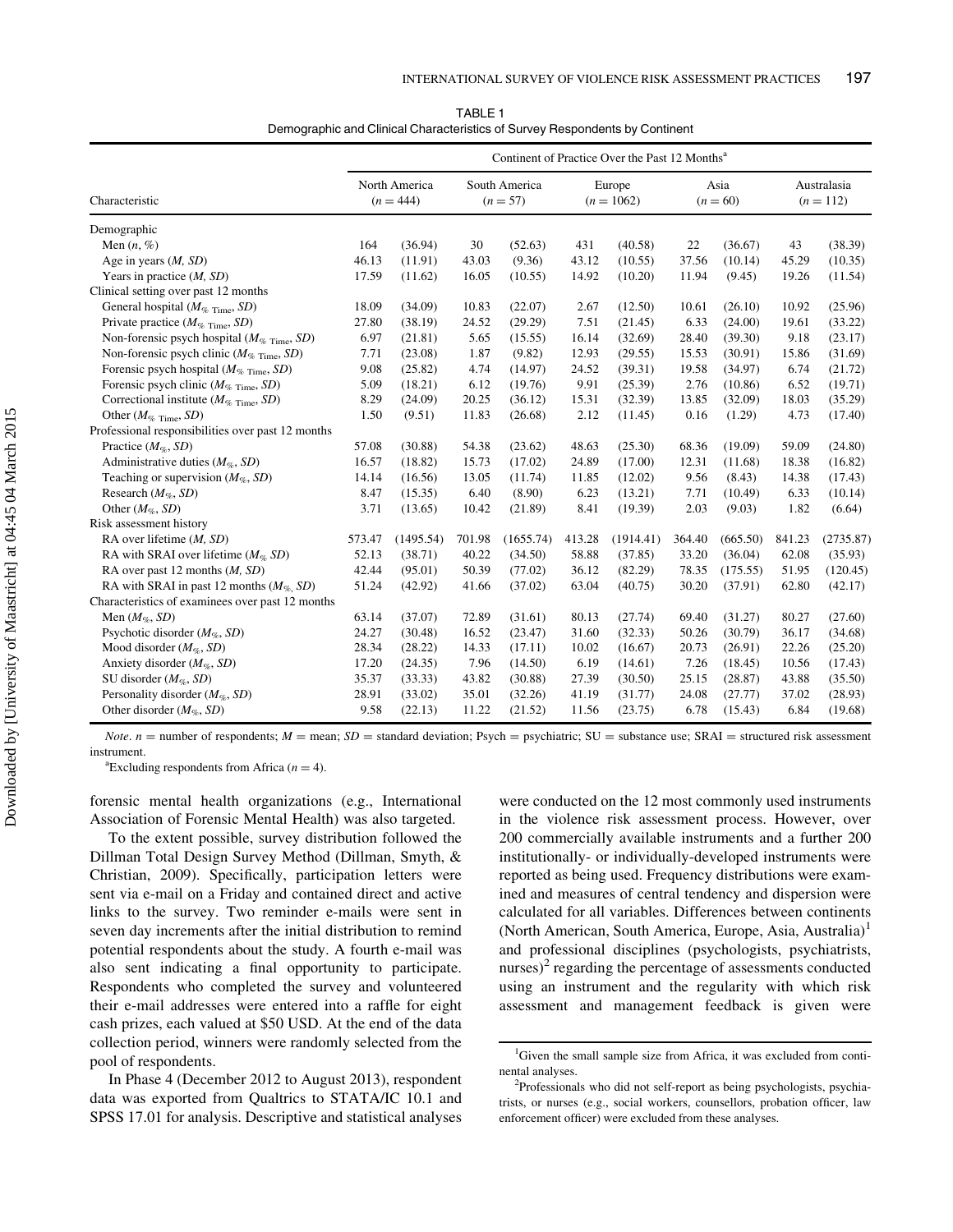TABLE 2 Demographic and Clinical Characteristics of Survey Respondents by Professional Discipline

|                                                         | Professional Discipline <sup>a</sup> |          |                           |           |                        |           |
|---------------------------------------------------------|--------------------------------------|----------|---------------------------|-----------|------------------------|-----------|
| Characteristic                                          | Psychology<br>$(n = 889)$            |          | Psychiatry<br>$(n = 368)$ |           | Nursing<br>$(n = 622)$ |           |
| Demographic                                             |                                      |          |                           |           |                        |           |
| Men $(n, \%)$                                           | 321                                  | (36.11)  | 208                       | (56.52)   | 225                    | (36.17)   |
| Age in years $(M, SD)$                                  | 41.70                                | (11.32)  | 46.96                     | (10.30)   | 46.00                  | (9.94)    |
| Years in practice $(M, SD)$                             | 13.20                                | (9.78)   | 16.83                     | (9.72)    | 20.28                  | (11.30)   |
| Clinical setting over past 12 months                    |                                      |          |                           |           |                        |           |
| General hospital ( $M_{\%}$ Time, SD)                   | 3.03                                 | (14.65)  | 10.50                     | (23.42)   | 13.57                  | (31.16)   |
| Private practice $(M_{\% \text{ Time}}, SD)$            | 19.60                                | (33.94)  | 16.35                     | (29.52)   | 6.32                   | (21.84)   |
| Non-forensic psych hospital $(M_{\% \text{ Time}}, SD)$ | 5.47                                 | (19.63)  | 22.65                     | (34.25)   | 21.10                  | (36.69)   |
| Non-forensic psych clinic ( $M_{\% \text{ Time}}$ , SD) | 6.17                                 | (21.06)  | 13.94                     | (28.03)   | 20.93                  | (36.69)   |
| Forensic psych hospital $(M_{\% \text{ Time}}, SD)$     | 17.94                                | (35.18)  | 20.03                     | (34.20)   | 18.22                  | (36.18)   |
| Forensic psych clinic $(M_{\% \text{ Time}}, SD)$       | 9.10                                 | (24.72)  | 7.41                      | (18.96)   | 4.70                   | (18.45)   |
| Correctional institute ( $M_{\% \text{ Time}}$ , SD)    | 23.44                                | (38.62)  | 4.96                      | (14.78)   | 2.46                   | (13.30)   |
| Other $(M_{\% \ Time}, SD)$                             | 3.22                                 | (14.70)  | 0.87                      | (6.32)    | 0.67                   | (5.02)    |
| Professional responsibilities over past 12 months       |                                      |          |                           |           |                        |           |
| Practice $(M_{\%}, SD)$                                 | 51.22                                | (26.83)  | 61.76                     | (22.23)   | 45.66                  | (29.39)   |
| Administrative duties $(M_{\%}, SD)$                    | 19.82                                | (16.14)  | 17.49                     | (17.13)   | 27.53                  | (19.90)   |
| Teaching or supervision $(M_{\%}, SD)$                  | 13.90                                | (15.08)  | 11.06                     | (8.94)    | 13.07                  | (15.28)   |
| Research $(M_{\%}, SD)$                                 | 8.87                                 | (15.90)  | 6.01                      | (9.75)    | 4.28                   | (10.54)   |
| Other $(M_{\%}, SD)$                                    | 6.20                                 | (16.38)  | 3.66                      | (12.39)   | 9.45                   | (21.12)   |
| Risk assessment history                                 |                                      |          |                           |           |                        |           |
| RA over lifetime $(M, SD)$                              | 207.90                               | (690.72) | 624.37                    | (1791.65) | 650.05                 | (2401.35) |
| RA with SRAI over lifetime $(M_{\%}SD)$                 | 67.35                                | (36.61)  | 36.49                     | (35.31)   | 48.88                  | (37.56)   |
| RA over past 12 months (M, SD)                          | 21.99                                | (52.77)  | 45.62                     | (95.22)   | 47.75                  | (119.58)  |
| RA with SRAI in past 12 months $(M_{\%}$ , SD)          | 72.62                                | (37.56)  | 43.84                     | (40.65)   | 48.35                  | (42.26)   |
| Characteristics of examinees over past 12 months        |                                      |          |                           |           |                        |           |
| Men $(M_{\%}, SD)$                                      | 84.33                                | (27.99)  | 76.76                     | (27.89)   | 65.64                  | (31.75)   |
| Psychotic disorder $(M_{\%}, SD)$                       | 20.56                                | (29.46)  | 45.83                     | (30.92)   | 38.07                  | (32.13)   |
| Mood disorder $(M_{\%}, SD)$                            | 14.92                                | (22.37)  | 13.84                     | (20.14)   | 17.15                  | (22.14)   |
| Anxiety disorder $(M_{\%}, SD)$                         | 8.67                                 | (17.51)  | 5.73                      | (14.71)   | 9.87                   | (18.21)   |
| SU disorder $(M_{\%}, SD)$                              | 32.48                                | (32.80)  | 33.81                     | (31.70)   | 23.67                  | (28.64)   |
| Personality disorder $(M_{\%}, SD)$                     | 45.03                                | (33.21)  | 38.51                     | (30.60)   | 29.09                  | (28.89)   |
| Other disorder $(M_{\%}, SD)$                           | 12.31                                | (25.15)  | 8.72                      | (19.52)   | 8.28                   | (20.09)   |

*Note.*  $n =$  number of respondents;  $M =$  mean;  $SD =$  standard deviation; Psych = psychiatric; SU = substance use; SRAI = structured risk assessment instrument.

<sup>a</sup>Excluding respondents who self-identified as being members of other professional disciplines ( $n = 256$ ).

explored via omnibus one-way ANOVAs. Statistical tests were two-tailed, and a Bonferroni-adjusted significance threshold of  $\alpha = 0.004$  was used to address family-wise error due to multiple testing.

## **RESULTS**

#### Demographic and Clinical Characteristics

The sample was composed of 2135 mental health professionals, the majority women ( $n = 1288, 60.3\%$ ). The average age of respondents was 43.9 years  $(SD = 11.0)$ , with an average of 15.9 years  $(SD = 10.7)$  spent in practice. Approximately half of their time in the past 12 months was spent on clinical activities ( $M = 50.9\%$ ,  $SD = 28.2\%$ ), most often in forensic psychiatric hospitals ( $M = 17.5\%$ ,  $SD = 34.6\%$ ) followed by private practice ( $M = 15.0\%$ ,  $SD = 30.5\%$ ) and correctional institutions ( $M = 12.7\%$ ,  $SD = 29.9\%$ ). Additional professional responsibilities over the past 12 months included administrative duties  $(M =$ 22.0%,  $SD = 18.7\%$ ) and teaching ( $M = 13.2\%$ ,  $SD =$ 14.9%), with comparatively less time spent on research activities ( $M = 7.2\%$ ,  $SD = 14.4\%$ ).

#### Risk Assessment Practices

Respondents reported conducting an average of 435.5  $(SD = 1706.0)$  violence risk assessments in their lifetime, over half of which ( $M = 54.3\%$ ,  $SD = 38.9\%$ ) were conducted using a structured instrument. They conducted an average of 34.5 ( $SD = 86.9$ ) violence risk assessments over the past 12 months, again over half of which ( $M = 58.3\%$ ,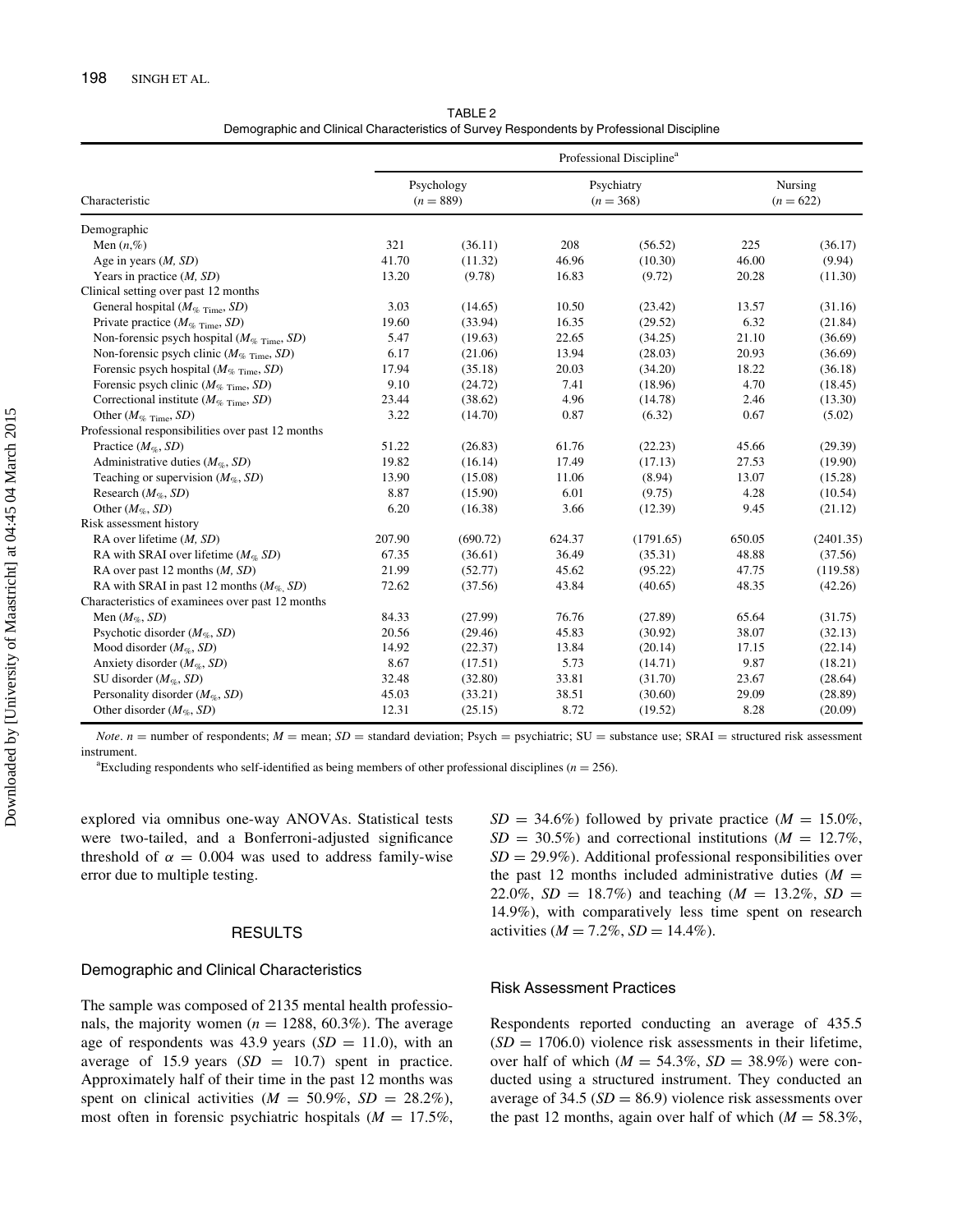$SD = 41.9\%$ ) were conducted using an instrument. Taking into consideration time spent conducting interviews, obtaining and reviewing records, and writing reports, structured violence risk assessments over the past 12 months took an average of 7.8 hours  $(SD = 7.9)$  to conduct, whereas unstructured assessments took an average of 2.8 hours  $(SD = 2.7).$ <sup>3</sup>

Of those respondents who used instruments over the past 12 months, the majority used them for the purposes of risk assessment ( $n = 1134$  of 1266 respondents who specified the purpose of their instrument use, 89.6%) followed by developing risk management plans ( $n = 869, 68.6\%$ ) and monitoring those plans ( $n = 499, 39.4\%$ ). Respondents who used instruments to structure their violence risk assessments reported receiving feedback on the accuracy of their assessments in an average of  $36.5\%$  (SD =  $34.7\%$ ) of cases. Those who used instruments to develop risk management plans were made aware of whether those plans had been implemented in an average of  $44.6\%$  (SD =  $34.7\%$ ) of cases. Where such information was available, respondents reported that their proposed management plans were implemented in an average of 65.4% ( $SD = 27.5\%$ ) of cases.

## Comparisons by Geographic Location and Professional Discipline

Analyses showed differences in the prevalence of instrument use as a function of geographic location and professional discipline. Compared to North America, Europe, and Australasia, respondents in Asia and South America reported completing a smaller proportion of risk assessments with the aid of an instrument both over the lifetime,  $F(4, 1706) = 11.06, p < .001, \eta^2 = 0.03, 95\%$  CI [0.02, 0.05], as well as over the past 12 months,  $F(4, 1682) =$ 16.09,  $p < .001$ ,  $\eta^2 = 0.04$ , 95% CI [0.02, 0.06]. In terms of professional discipline, psychologists reported using instruments to structure their violence risk assessments more often than did psychiatrists or nurses both over their lifetime,  $F(2, 1876) = 105.85, p < .001, \eta^2 = 0.10, 95\%$  CI  $[0.07, 0.11]$  and in the past 12 months,  $F(2, 1503) = 82.35$ ,  $p < .001$ ,  $\eta^2 = 0.10$ , 95% CI [0.07, 0.11]. Nurses reported more often obtaining feedback on whether their risk management plans had been implemented,  $F(2, 770) = 10.04$ ,  $p < .001$ ,  $\eta^2 = 0.03$ , 95% CI [0.01, 0.05], and that their risk management plans were implemented more often than psychologists or psychiatrists,  $F(2, 660) = 10.19, p < .001, \eta^2$  $= 0.03$ , 95% CI [0.01, 0.06]. Finally, psychologists reported taking significantly longer to conduct both unstructured violence risk assessments,  $F(2, 202) = 10.06$ ,  $p < .001$ ,  $\eta^2 = 0.09$ , 95% CI [0.02, 0.12], and structured violence risk assessments,  $F(2, 896) = 57.33$ ,  $p < .001$ ,  $n^2 = 0.11$ , 95% CI [0.10, 0.16].

#### Specific Risk Assessment Instrument Use

More than 200 different instruments were reported as being used in the violence risk assessment process, not including over 200 additional instruments developed for personal or institutional use only. In the present study, we describe the prevalence and perceived utility of those 12 instruments used most commonly by respondents over the past year. Six of these were actuarial instruments and six were SPJ instruments.

The prevalence and frequency of risk assessment instrument use over the past 12 months is reported by professional discipline and continent in Tables 3 and 4, respectively, and for the overall sample in Appendix 3. Over both their lifetime and in the past 12 months, respondents reported that the instruments most commonly used in the violence risk assessment process were the Historical, Clinical, Risk Management-20 (HCR-20;  $n_{\text{Lifetime}} = 1032$ of 2135 respondents, 48.34%;  $n_{Year} = 669$  of 2135, 31.33%) (Webster, Douglas, Eaves, & Hart, 1997), Psychopathy Checklist-Revised (PCL-R;  $n_{\text{Lifetime}} = 836$ , 39.16%;  $n_{\text{Year}} = 513, 24.03\%)^4$  (Hare, 2003), and Psychopathy Checklist: Screening Version (PCL:SV;  $n_{\text{Lifetime}} =$ 409, 19.16%;  $n_{\text{Year}} = 195, 9.13\%$  (Hart, Cox, & Hare, 1995). Those who used specific instruments were also asked how frequently they used them. Respondents who used the HCR-20 ( $M = 3.71$ ,  $SD = 1.65$ ), PCL-R ( $M =$ 3.32,  $SD = 1.58$ ), and the Historische, Klinische, Toekomstige-30 (HKT-30;  $M = 3.16$ ,  $SD = 1.73$ ) (Werkgroep Pilotstudy Risicotaxatie Forensische Psychiatrie, 2002) at some point in their lifetime reported using these most frequently. Over the past 12 months, the HCR-20 ( $M = 4.40$ ,  $SD = 1.58$ ), HKT-30 ( $M = 4.33$ ,  $SD = 1.71$ ), and the Forensisches Operationalisiertes Therapie-Risiko-Evaluations-System (FOTRES;  $M = 4.33$ ,  $SD = 1.71$ ) (Urbaniok, 2007) were the most frequently administered instruments by their users.

The HCR-20 was the instrument most commonly used for conducting violence risk assessments, developing risk management plans, and monitoring risk management plans (Table 5). Those who used SPJ instruments including the HCR-20, HKT-30, FOTRES, the Short-Term Assessment of Risk and Treatability (Webster, Martin, Brink, Nicholls, & Desmarais, 2009), and the Structured Assessment of PROtective Factors (de Vogel, de Ruiter, Bouman, & de Vries Robbé, 2007) rated these tools, on average, as being very useful for these tasks. Notably, the HKT-30 and FOTRES were virtually only used by professionals practicing in Europe.

<sup>&</sup>lt;sup>3</sup>Findings concerning specific professional disciplines and continents are available upon request.

<sup>4</sup> Consistent with previous surveys on forensic risk assessment, we did not assume that the use of instruments that incorporate the PCL-R as an item necessarily meant that the PCL-R was used. For example, the HCR-20 authors have found that the scheme performs better without the PCL-R (Guy, Douglas, & Hendry, 2010) and the VRAG manual allows for prorating should this information be missing (Quinsey et al., 2006).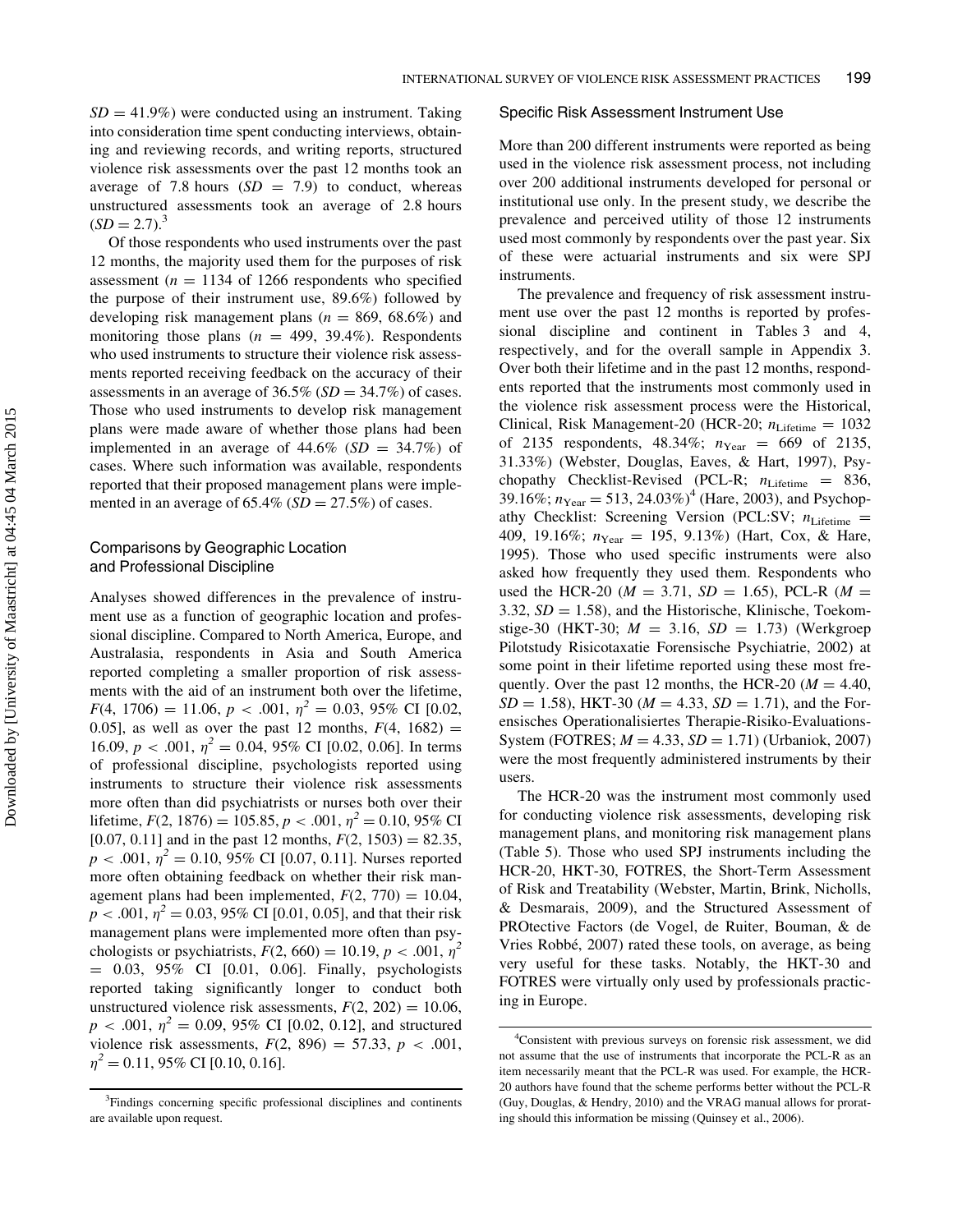TABLE 3 Risk Assessment Instrument Prevalence and Frequency of Use Over the Past 12 Months by Continent

|               | Continent of Practice Over Past 12 Months <sup>a</sup> |                |                          |                                   |                |                |                        |                                   |                          |                                   |
|---------------|--------------------------------------------------------|----------------|--------------------------|-----------------------------------|----------------|----------------|------------------------|-----------------------------------|--------------------------|-----------------------------------|
|               | North America                                          |                | South America            |                                   | Europe         |                | Asia                   |                                   | Australasia              |                                   |
|               | $(n = 286)$                                            |                | $(n = 35)$               |                                   | $(n = 782)$    |                | $(n = 39)$             |                                   | $(n = 112)$              |                                   |
| Instrument    | Number                                                 | Frequency      | Number                   | Frequency                         | Number         | Frequency      | Number                 | Frequency                         | Number                   | Frequency                         |
|               | of Users                                               | of Use         | of Users                 | of Use                            | of Users       | of Use         | of Users               | of Use                            | of Users                 | of Use                            |
|               | $(n, \%)$                                              | (M, SD)        | (n, %)                   | (M, SD)                           | $(n, \%)$      | (M, SD)        | $(n, \%)$              | (M, SD)                           | $(n, \%)$                | (M, SD)                           |
| <b>COVR</b>   | 44                                                     | 3.27           | $\overline{4}$           | 2.66                              | 11             | 3.11           | 3                      | 4.00                              | $\mathbf{1}$             | 3.00                              |
|               | (15.38)                                                | (1.22)         | (11.43)                  | (1.52)                            | (1.41)         | (1.26)         | (7.69)                 | (1.00)                            | (0.89)                   | $(-)$                             |
| <b>FOTRES</b> | 9<br>(3.15)                                            | 4.11<br>(1.76) | $\overline{0}$<br>(0.00) | $\overline{\phantom{0}}$<br>$(-)$ | 52<br>(6.65)   | 4.30<br>(1.76) | (2.56)                 | 3.00<br>$(-)$                     | $\overline{0}$<br>(0.00) | $\overline{\phantom{m}}$<br>$(-)$ |
| $HCR-20$      | 102                                                    | 4.58           | 14                       | 4.21                              | 499            | 4.43           | 18                     | 3.16                              | 44                       | 4.14                              |
|               | (35.66)                                                | (1.56)         | (40.00)                  | (1.57)                            | (63.81)        | (1.54)         | (46.15)                | (1.61)                            | (39.29)                  | (1.74)                            |
| <b>HKT-30</b> | 1<br>(0.35)                                            | 6.00<br>$(-)$  | $\Omega$<br>(0.00)       | $\overline{\phantom{0}}$<br>$(-)$ | 51<br>(6.52)   | 4.29<br>(1.71) | $\mathbf{0}$<br>(0.00) | $\overline{\phantom{0}}$<br>$(-)$ | $\Omega$<br>(0.00)       | $\left( \rightarrow \right)$      |
| LSI-R         | 22<br>(7.69)                                           | 4.31<br>(1.78) | $\Omega$<br>(0.00)       | $(-)$                             | 37<br>(4.73)   | 3.64<br>(1.93) | (2.56)                 | 4.00<br>$(-)$                     | 18<br>(16.07)            | 4.17<br>(1.92)                    |
| PCL-R         | 101                                                    | 4.21           | 18                       | 3.83                              | 366            | 3.77           | 10                     | 2.90                              | 30                       | 2.52                              |
|               | (35.31)                                                | (1.66)         | (51.43)                  | (1.46)                            | (46.80)        | (1.63)         | (25.64)                | (1.19)                            | (26.79)                  | (1.40)                            |
| PCL:SV        | 26                                                     | 2.84           | $\overline{4}$           | 4.50                              | 144            | 3.71           | 7                      | 2.71                              | 19                       | 3.39                              |
|               | (9.09)                                                 | (1.43)         | (11.43)                  | (1.29)                            | (18.41)        | (1.67)         | (17.95)                | (1.70)                            | (16.96)                  | (1.72)                            |
| <b>SAPROF</b> | 14<br>(4.90)                                           | 3.85<br>(1.79) | $\mathbf{0}$<br>(0.00)   | $(-)$                             | 125<br>(15.98) | 3.68<br>(1.65) | (2.56)                 | 2.00<br>$(-)$                     | 5<br>(4.46)              | 3.20<br>(1.92)                    |
| <b>START</b>  | 29                                                     | 3.50           | $\Omega$                 | $\overline{\phantom{0}}$          | 113            | 3.53           | 13                     | 2.84                              | 7                        | 4.00                              |
|               | (10.14)                                                | (1.45)         | (0.00)                   | $(-)$                             | (14.45)        | (1.78)         | (33.33)                | (1.95)                            | (6.25)                   | (1.26)                            |
| V-RISK-10     | 26                                                     | 2.95           | 2                        | 2.50                              | 26             | 3.62           | $\overline{c}$         | 3.00                              | $\overline{2}$           | 4.00                              |
|               | (9.09)                                                 | (1.16)         | (5.71)                   | (0.70)                            | (3.32)         | (1.68)         | (5.13)                 | (1.41)                            | (1.79)                   | $(-)$                             |
| <b>VRAG</b>   | 47                                                     | 4.23           | 2                        | 3.00                              | 123            | 3.79           | $\overline{c}$         | 4.00                              | 6                        | 1.75                              |
|               | (16.43)                                                | (1.59)         | (5.71)                   | (1.41)                            | (15.73)        | (1.53)         | (5.13)                 | (1.41)                            | (5.36)                   | (0.96)                            |
| <b>VRS</b>    | 50                                                     | 3.16           | 5                        | 3.20                              | 29             | 2.76           | $\overline{4}$         | 4.50                              | 20                       | 4.80                              |
|               | (17.48)                                                | (1.47)         | (14.29)                  | (1.78)                            | (3.71)         | (1.55)         | (10.26)                | (1.00)                            | (17.86)                  | (1.58)                            |

*Note.*  $n =$  number of respondents;  $M =$  mean;  $SD =$  standard deviation; Users  $=$  number of respondents using instrument over past 12 months; Frequency = mean frequency of use rating over past 12 months;  $-$  = not applicable; COVR = Classification of Violence Risk (Monahan et al., 2005); FOTRES = Forensisch Operationalisiertes Therapie- und Risiko-Evaluations-System (Urbaniok, 2007); HCR-20 = Historical, Clinical, Risk Management-20 (Webster et al., 1997); HKT-30 = Historische, Klinische, Toekomstige-30 (Werkgroep Pilotstudy Risicotaxatie, 2002); LSI-R = Level of Service Inventory-Revised (Andrews & Bonta, 1995); PCL-R = Psychopathy Checklist-Revised (Hare, 2003); PCL:SV = Psychopathy Checklist: Screening Version (Hart et al., 1995); SAPROF = Structured Assessment of Protective Factors (de Vogel et al., 2007); START = Short-Term Assessment of Risk and Treatability (Webster et al., 2009); V-RISK-10 = Violence Risk Screening-10 (Hartvig et al., 2007); VRAG = Violence Risk Appraisal Guide (Quinsey et al., 2006); VRS = Violence Risk Scale (Wong & Gordon, 2009). Frequency use was measured using a six-point Likert scale (0 = Almost never;  $5 =$  Always).

<sup>a</sup>Excluding respondents from Africa ( $n = 4$ ).

#### Sensitivity Analysis

As a sensitivity analysis, univariate linear regression analyses were performed to investigate whether sex, age, or number of years in practice was associated with the percentage of risk assessments conducted using a structured instrument over respondents' lifetime and in the past 12 months. Respondent sex was not found to be associated with instrument use. Younger respondents were found to have conducted a higher percentage of their assessments using structured instruments over their lifetime,  $t(2115) = 7.22$ ,  $p < .001$ ,  $\beta = 0.04$ , 95% CI [0.03, 0.06], as well as in the past 12 months,  $t(1676) = 3.94$ ,  $p < .001$ ,  $\beta = 0.03$ , 95% CI [0.01, 0.04]. Similarly, respondents earlier in their practice careers conducted a higher percentage of their assessments using structured instruments over their lifetime,  $t(2133) = 9.00$ ,  $p < .001$ ,  $\beta = 0.05$ , 95% CI [0.04, 0.06], as well as in the past 12 months,  $t(1687) = 5.74$ ,  $p < .001, \beta = 0.04, 95\%$  CI [0.02, 0.05].

## **DISCUSSION**

Despite the proliferation of violence risk assessment methods in mental health and criminal justice settings, research on what instruments are used in practice and their perceived utility is rare (Elbogen, Huss, Tomkins, & Scalora, 2005). Work comparing risk assessment procedures on different continents and professional disciplines is particularly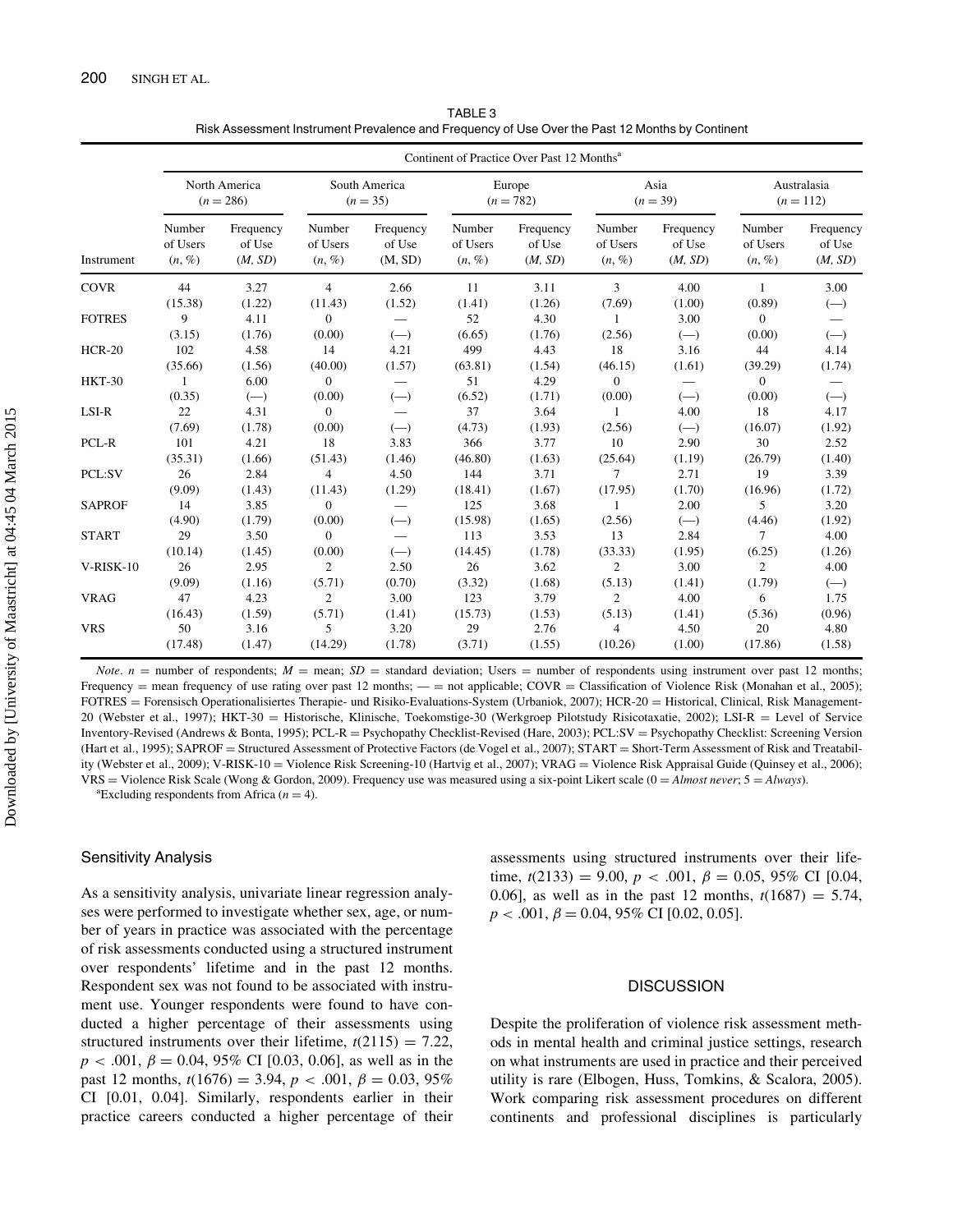| TARI F 4                                                                                                      |  |
|---------------------------------------------------------------------------------------------------------------|--|
| Risk Assessment Instrument Prevalence and Frequency of Use Over the Past 12 Months by Professional Discipline |  |

|               | Professional Discipline <sup>a</sup> |                  |                 |                           |                        |                              |  |  |  |
|---------------|--------------------------------------|------------------|-----------------|---------------------------|------------------------|------------------------------|--|--|--|
|               | Psychology<br>$(n = 737)$            |                  |                 | Psychiatry<br>$(n = 255)$ | Nursing<br>$(n = 345)$ |                              |  |  |  |
|               | Number of Users                      | Frequency of Use | Number of Users | Frequency of Use          | Number of Users        | Frequency of Use             |  |  |  |
| Instrument    | $(n,\, \%)$                          | (M, SD)          | $(n, %$         | (M, SD)                   | (n, %)                 | (M, SD)                      |  |  |  |
| COVR          | 18                                   | 3.06             | 10              | 2.40                      | 19                     | 3.78                         |  |  |  |
|               | (2.44)                               | (1.28)           | (3.92)          | (1.34)                    | (5.51)                 | (1.13)                       |  |  |  |
| <b>FOTRES</b> | 27                                   | 4.44             | 16              | 4.18                      | 13                     | 4.23                         |  |  |  |
|               | (3.66)                               | (1.88)           | (6.27)          | (1.51)                    | (3.77)                 | (1.69)                       |  |  |  |
| <b>HCR-20</b> | 379                                  | 4.64             | 141             | 4.06                      | 112                    | 4.08                         |  |  |  |
|               | (51.42)                              | (1.47)           | (55.29)         | (1.58)                    | (32.46)                | (1.74)                       |  |  |  |
| <b>HKT-30</b> | 46                                   | 4.21             | $\overline{c}$  | 5.50                      | $\mathbf{2}$           | 5.00                         |  |  |  |
|               | (6.24)                               | (1.77)           | (0.78)          | (0.70)                    | (0.58)                 | $\left( \rightarrow \right)$ |  |  |  |
| LSI-R         | 54                                   | 4.01             | 7               | 2.00                      | 1                      | 6.00                         |  |  |  |
|               | (7.33)                               | (1.88)           | (2.75)          | (1.52)                    | (0.29)                 | $(-)$                        |  |  |  |
| PCL-R         | 363                                  | 3.90             | 99              | 3.58                      | 23                     | 2.60                         |  |  |  |
|               | (49.25)                              | (1.66)           | (38.82)         | (1.59)                    | (6.67)                 | (1.37)                       |  |  |  |
| PCL:SV        | 124                                  | 3.73             | 45              | 2.91                      | 14                     | 4.07                         |  |  |  |
|               | (16.82)                              | (1.60)           | (17.65)         | (1.66)                    | (4.06)                 | (1.77)                       |  |  |  |
| <b>SAPROF</b> | 115                                  | 3.71             | 13              | 3.23                      | 6                      | 4.00                         |  |  |  |
|               | (15.60)                              | (1.63)           | (5.10)          | (1.64)                    | (1.74)                 | (2.28)                       |  |  |  |
| <b>START</b>  | 66                                   | 3.65             | 35              | 2.74                      | 47                     | 3.80                         |  |  |  |
|               | (8.96)                               | (1.70)           | (13.33)         | (1.44)                    | (13.62)                | (1.87)                       |  |  |  |
| V-RISK-10     | 18                                   | 3.76             | 14              | 3.46                      | 13                     | 3.16                         |  |  |  |
|               | (2.44)                               | (1.52)           | (5.49)          | (1.45)                    | (3.77)                 | (1.40)                       |  |  |  |
| <b>VRAG</b>   | 122                                  | 3.85             | 34              | 3.97                      | 9                      | 3.37                         |  |  |  |
|               | (16.55)                              | (1.62)           | (13.33)         | (1.35)                    | (2.61)                 | (1.50)                       |  |  |  |
| <b>VRS</b>    | 44                                   | 3.83             | 13              | 2.84                      | 36                     | 3.27                         |  |  |  |
|               | (5.97)                               | (1.83)           | (5.10)          | (1.67)                    | (10.43)                | (1.46)                       |  |  |  |

*Note.*  $n =$  number of respondents;  $M =$  mean;  $SD =$  standard deviation; Users  $=$  number of respondents using instrument over past 12 months; Frequency = mean frequency of use rating over past 12 months;  $-$  = not applicable; COVR = Classification of Violence Risk (Monahan et al., 2005); FOTRES = Forensisch Operationalisiertes Therapie- und Risiko-Evaluations-System (Urbaniok, 2007); HCR-20 = Historical, Clinical, Risk Management-20 (Webster et al., 1997); HKT-30 = Historische, Klinische, Toekomstige-30 (Werkgroep Pilotstudy Risicotaxatie, 2002); LSI-R = Level of Service Inventory-Revised (Andrews & Bonta, 1995); PCL-R = Psychopathy Checklist-Revised (Hare, 2003); PCL:SV = Psychopathy Checklist: Screening Version (Hart et al., 1995); SAPROF = Structured Assessment of Protective Factors (de Vogel et al., 2007); START = Short-Term Assessment of Risk and Treatability (Webster et al., 2009); V-RISK-10 = Violence Risk Screening-10 (Hartvig et al., 2007); VRAG = Violence Risk Appraisal Guide (Quinsey et al., 2006); VRS = Violence Risk Scale (Wong & Gordon, 2009). Frequency use was measured using a six-point Likert scale (0 = Almost never;  $5 = Always$ ).

<sup>a</sup>Excluding respondents who self-identified as being members of other professional disciplines ( $n = 256$ ).

scarce, making it unclear whether clinicians working in different contexts should assume the generalizability of previous survey findings. Therefore, the present study aimed to survey the use and perceived utility of violence risk assessment methods in practice by 2135 psychologists, psychiatrists, and nurses on six continents. Respondents reported using over 400 instruments to assess, manage, and monitor violence risk, with over half of risk assessments in the past 12 months conducted using such an instrument. Due to the emphasis on assessment as part of their training and practice, the majority of respondents as well as the majority of tool users were psychologists.

The survey findings may have important implications for practice and research. First, the results identify which structured instruments are being used by mental health professionals to conduct violence risk assessments, to inform the development of risk management plans and to assist in their monitoring. The findings also speak to the perceived utility of instruments in these tasks. This information may assist practitioners' selection of which risk assessment tools to implement. With the two leading approaches to structured risk assessment (actuarial and SPJ) demonstrating similar popularity and with mechanical and clinically-based tools having similar reliability and accuracy (Fazel, Singh, Doll, & Grann, 2012), the focus of instrument selection should be on the goodness-of-fit between the population and setting in which a professional is working and those for which tools were designed. Additional practical considerations include administration time, cost, training needs, and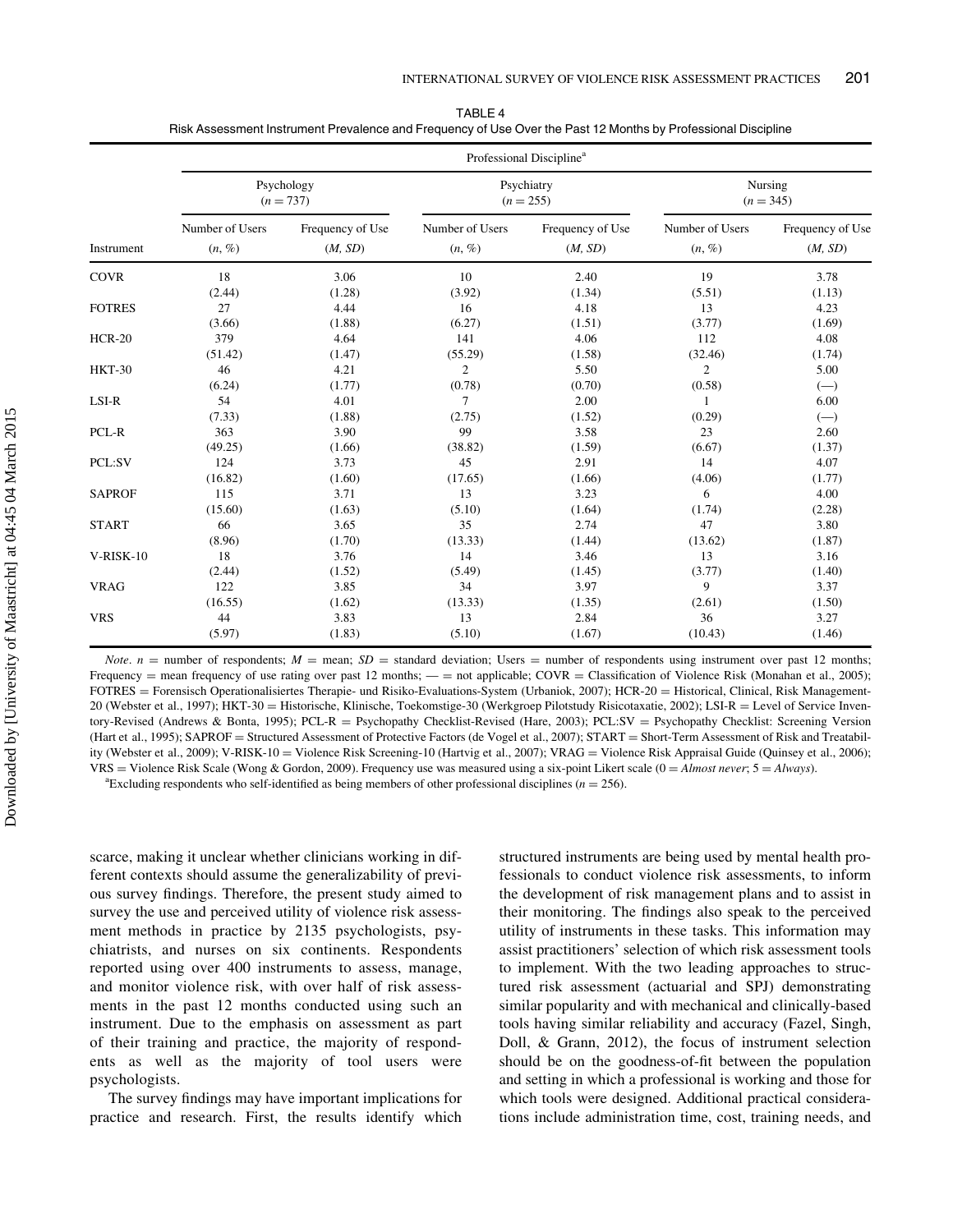|               | All respondents $(N = 976)$        |                                |                                            |                                             |                                             |                                  |  |  |
|---------------|------------------------------------|--------------------------------|--------------------------------------------|---------------------------------------------|---------------------------------------------|----------------------------------|--|--|
| Instrument    | Number of<br>RA Users<br>$(n, \%)$ | Usefulness<br>in RA<br>(M, SD) | Number of<br><b>RMx Users</b><br>$(n, \%)$ | Usefulness<br>in RM <sub>x</sub><br>(M, SD) | Number of<br><b>RMon Users</b><br>$(n, \%)$ | Usefulness<br>in RMon<br>(M, SD) |  |  |
| COVR          | 37                                 | 3.81                           | 33                                         | 3.73                                        | 28                                          | 3.96                             |  |  |
|               | (3.79)                             | (0.78)                         | (3.38)                                     | (1.15)                                      | (2.87)                                      | (1.32)                           |  |  |
| <b>FOTRES</b> | 50                                 | 4.14                           | 35                                         | 4.49                                        | 28                                          | 4.36                             |  |  |
|               | (5.12)                             | (1.05)                         | (3.59)                                     | (0.89)                                      | (2.87)                                      | (1.06)                           |  |  |
| <b>HCR-20</b> | 588                                | 4.44                           | 453                                        | 4.40                                        | 237                                         | 4.13                             |  |  |
|               | (60.25)                            | (0.78)                         | (46.41)                                    | (0.80)                                      | (24.28)                                     | (0.92)                           |  |  |
| <b>HKT-30</b> | 46                                 | 4.52                           | 31                                         | 4.48                                        | 20                                          | 4.00                             |  |  |
|               | (4,71)                             | (0.69)                         | (3.18)                                     | (0.72)                                      | (2.05)                                      | (0.86)                           |  |  |
| LSI-R         | 66                                 | 4.09                           | 51                                         | 3.90                                        | 22                                          | 3.59                             |  |  |
|               | (6.76)                             | (1.05)                         | (5.23)                                     | (1.20)                                      | (2.25)                                      | (1.30)                           |  |  |
| PCL-R         | 461                                | 4.26                           | 326                                        | 3.75                                        | 162                                         | 3.09                             |  |  |
|               | (47.23)                            | (0.84)                         | (33.40)                                    | (1.06)                                      | (16.60)                                     | (1.31)                           |  |  |
| PCL:SV        | 164                                | 4.05                           | 137                                        | 3.61                                        | 73                                          | 3.12                             |  |  |
|               | (16.80)                            | (0.89)                         | (14.04)                                    | (0.99)                                      | (7.48)                                      | (1.29)                           |  |  |
| <b>SAPROF</b> | 127                                | 4.35                           | 100                                        | 4.44                                        | 52                                          | 4.02                             |  |  |
|               | (13.01)                            | (0.83)                         | (10.25)                                    | (0.73)                                      | (5.33)                                      | (0.98)                           |  |  |
| START         | 132                                | 4.19                           | 117                                        | 4.32                                        | 92                                          | 4.26                             |  |  |
|               | (13.52)                            | (0.97)                         | (11.99)                                    | (0.88)                                      | (9.43)                                      | (0.85)                           |  |  |
| V-RISK-10     | 34                                 | 3.88                           | 29                                         | 3.97                                        | 18                                          | 4.11                             |  |  |
|               | (3.48)                             | (0.77)                         | (2.97)                                     | (1.09)                                      | (1.84)                                      | (1.08)                           |  |  |
| VRAG          | 151                                | 4.03                           | 97                                         | 3.21                                        | 55                                          | 2.93                             |  |  |
|               | (15.47)                            | (0.92)                         | (9.94)                                     | (1.22)                                      | (5.64)                                      | (1.43)                           |  |  |
| <b>VRS</b>    | 72                                 | 4.14                           | 69                                         | 4.10                                        | 42                                          | 4.10                             |  |  |
|               | (7.38)                             | (1.03)                         | (7.07)                                     | (0.96)                                      | (4.3)                                       | (0.88)                           |  |  |

TABLE 5 Instrument Use in Violence Risk Assessment, Management, and Monitoring Over the Past 12 Months

*Note.* n = number of respondents; RA = risk assessment; RMx = risk management; RMon = risk monitoring; M = mean; SD = standard deviation. COVR = Classification of Violence Risk (Monahan et al., 2005); FOTRES = Forensisch Operationalisiertes Therapie- und Risiko-Evaluations-System (Urbaniok, 2007); HCR-20 = Historical, Clinical, Risk Management-20 (Webster et al., 1997); HKT-30 = Historische, Klinische, Toekomstige-30 (Werkgroep Pilotstudy Risicotaxatie, 2002); LSI-R = Level of Service Inventory-Revised (Andrews & Bonta, 1995); PCL-R = Psychopathy Checklist-Revised (Hare, 2003); PCL:SV = Psychopathy Checklist: Screening Version (Hart et al., 1995); SAPROF = Structured Assessment of Protective Factors (de Vogel et al., 2007); START = Short-Term Assessment of Risk and Treatability (Webster et al., 2009); V-RISK-10 = Violence Risk Screening-10 (Hartvig et al., 2007); VRAG = Violence Risk Appraisal Guide (Quinsey et al., 2006); VRS = Violence Risk Scale (Wong & Gordon, 2009). Perceived utility was measured using a 7-point Likert scale  $(0 = Very$  useless;  $6 = Very$  useful).

personal preference for a tool's approach to assessment (Desmarais & Singh, 2013). Given that the users of SPJ instruments rated them as very useful in the development and monitoring of risk management plans, assessors working in rehabilitation and recovery-focused settings may wish to consider adopting such tools (e.g., HCR-20, HKT-30, FOTRES, SAPROF, START). Instruments following this approach may be particularly useful internationally, as recent meta-analytic evidence suggests that probabilistic estimates of violence risk produced by actuarial risk assessment instruments may vary considerably depending on local factors (Singh, Fazel, Gueorguieva, & Buchanan, 2013, 2014). Findings also suggest that personality scales such as the Psychopathy Checklist measures continue to be used as part of the risk assessment process. Albeit such instruments may have an important role to play in developing responsive risk management plans, they have not been found to predict violence as accurately as tools explicitly designed for the purposes of violence risk assessment (Singh et al., 2011).

Second, findings suggest a need for increased communication about violence risk assessments. Respondents who used instruments to inform their assessments reported receiving any kind of feedback on their accuracy in only a third of cases (36.5%). However, social psychology research demonstrates that judgment accuracy increases when decision-makers receive feedback about their performance (Arkes, 1991). Therefore, violence risk assessors should be provided with follow-up information on their examinees whenever possible. This may be particularly helpful in the avoidance of false negative decisions, because individuals judged to be at higher risk will, in practice, be less likely to have access to potential victims. We also found that respondents who used instruments to develop management plans frequently did not know whether their plans had been implemented (44.6%) and,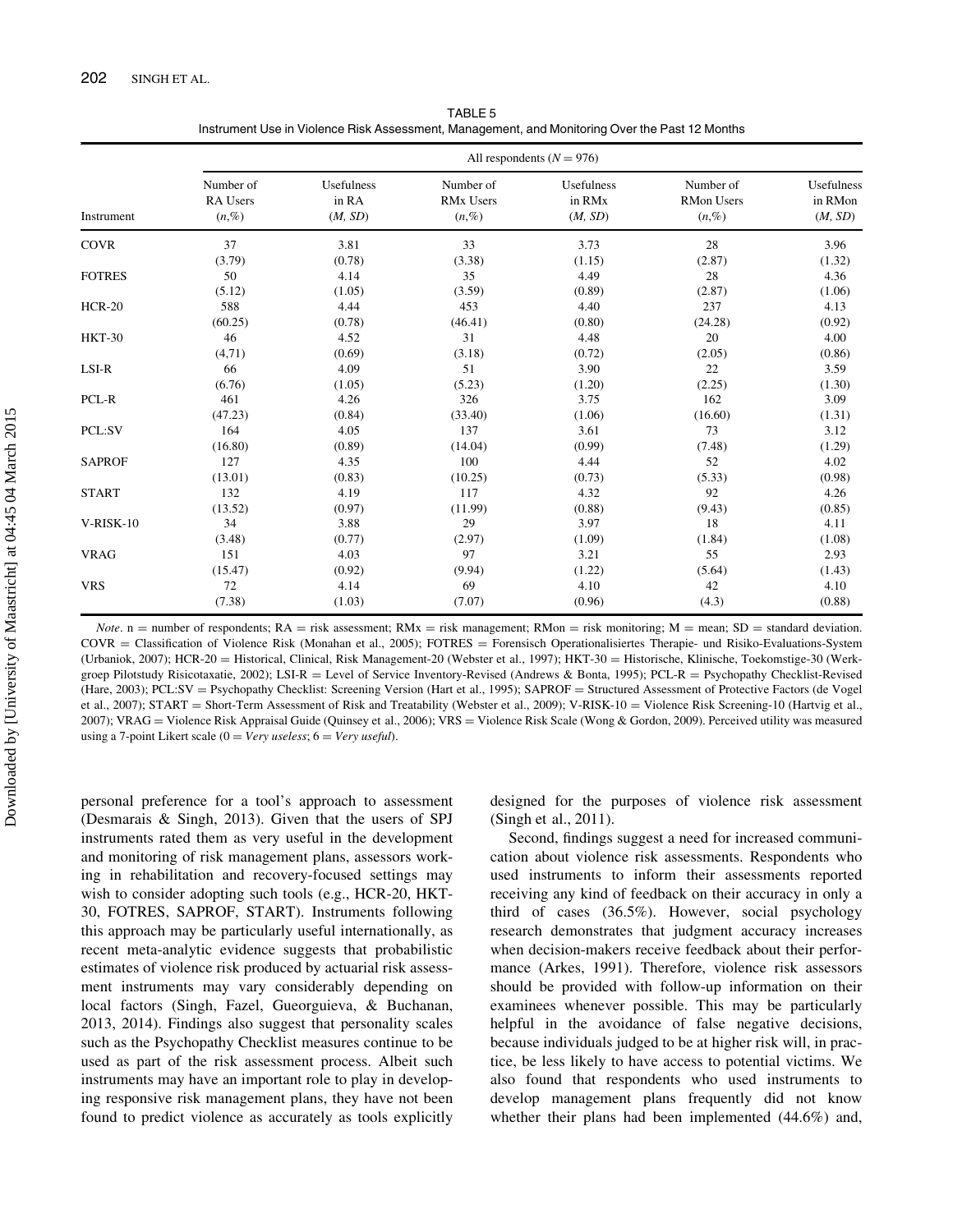amongst those who did, proposed plans were not implemented in over a third of cases (34.6%). The latter is of principal importance: what is the use of developing risk management plans if they are not implemented into practice? Risk assessments will not reduce violence unless their findings are communicated transparently and suggestions for risk management are executed (Heilbrun, Dvoskin, Hart, & McNiel, 1999). These findings require further research to clarify what feedback on risk assessments constituted and to what extent risk management plans were implemented. Which form of feedback (e.g., obtaining court records to view judges decisions, obtaining information from criminal registers, interviewing family members) is most effective in improving accuracy could be a promising area of future research.

Third, the results may inform the research agendas of several geographic regions. Fewer than half of risk assessments in South America and Asia over the past year were conducted with the use of a risk assessment tool, despite the large evidence base demonstrating the superiority of structured methods over unstructured clinical judgment. Though it may be that this continuing trend is due to cultural differences, it is also possible that more evidence of such superiority is needed using non-Western samples to be influential in practice. Additionally, despite an existent literature on the predictive validity of risk assessment tools in these regions (Folino, Marengo, Marchiano, & Ascazibar, 2004; Ho et al., 2013), the rarity of their use may also be due to a lack of familiarity with commercially available instruments or the unavailability of authorized translations (e.g., Telles, Day, Folino, & Taborda, 2009; Zhang, Chan, Cai, & Hu, 2012). Moving forward, clinical training programs in these areas may wish to incorporate modules on violence risk assessment tools, funding agencies may wish to issue grants to encourage the development of novel instruments in native languages or the authorized translations of available tools, and there needs to be increased discussion in the field about the strengths and limitations of the contemporary literature and best-practice recommendations in international settings.

#### Limitations

Limitations of the present study include coverage, sampling, and nonresponse errors characteristic of probabilitybased surveying methods (Couper, 2000), as well as both respondent- (e.g., lack of motivation, comprehension problems, reactivity) and software-related measurement error (e.g., technical difficulties). Specifically, a response rate was unable to be established for the present survey, impeding our ability to make a statement of the generalizability of our findings. Many of our respondents were members of more than one of the organizations that assisted in the dissemination process. Also, it is likely that some respondents heard about the survey through colleagues or friends, but may not necessarily have been members of the organizations sampled. These are limitations shared by previous Web-based surveys that have been disseminated using multiple ListServs (Archer et al., 2006; Viljoen et al., 2010). Future surveys should include as an item a list of the organizations through which they disseminated calls for participation. Respondents should be allowed to identify all those organizations of which they are members. Researchers can then request information from each organization as to its membership count for the date on which the calls for participation were made. This would allow statistical correction for overlap in organizational membership, and for the calculation of a response rate. It is also difficult to assess generalizability as information is not available regarding characteristics of nonrespondents, who may have differed systematically from respondents. For example, nonrespondents who employ violence risk assessment instruments may do so less often or have significantly poorer perceptions of their utility. Another issue of generalizability is evidence that men may be less likely than women to respond to surveys (Kwak & Radler, 2002; Underwood, Kim, & Matier, 2000). Hence, the current study findings should be treated as tentative until replication attempts are made in future research.

### Conclusion

The routine assessment of violence risk has become a global phenomenon, as has the use of instruments to assist in this task. Across continents, providing practitioners with feedback on the accuracy of their predictions and whether their management plans were implemented could improve the predictive validity of assessments as well as risk communication. Given the substantial evidence base supporting the benefits in reliability and validity of structured over unstructured assessment (Ægisdottir et al., 2006), the study of violence risk assessment methods in South America and Asia should be a public health research priority. And, as the prevalence of tool use grows in additional regions such as Africa (Roffey & Kaliski, 2012) and Eastern Europe (Jovanovic et al., 2009), the importance of high-quality research into psychometric properties and fidelity in implementation will become ever more important.

#### FUNDING

The research was funded by an American Psychology-Law Society Early Career Professional Grant. This sponsor had no role in the design and conduct of the study; collection, management, analysis, and interpretation of the data; or in the preparation, review, or approval of the manuscript.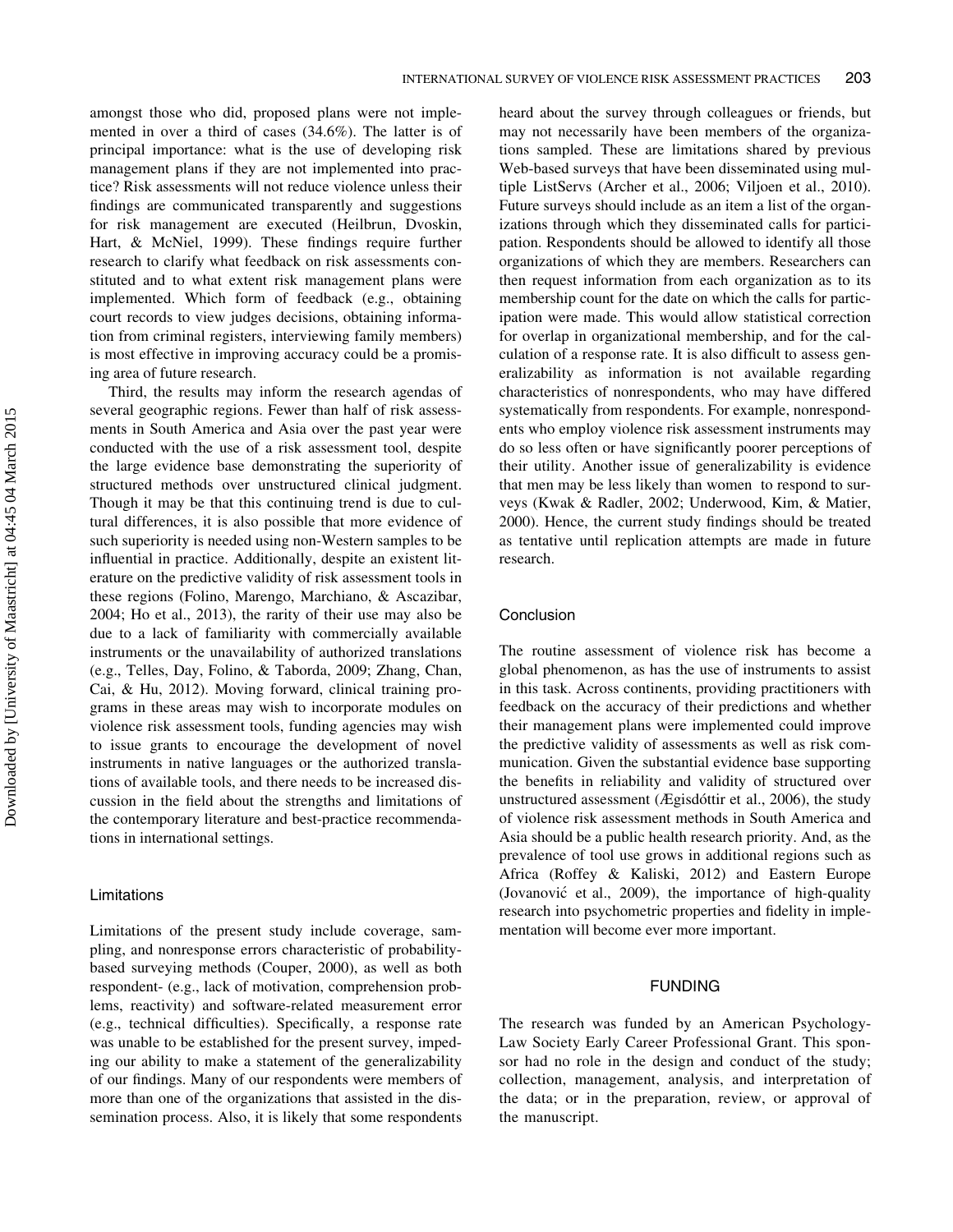### **REFERENCES**

- Ægisdottir, S., White, M. J., Spengler, P. M., Maugherman, A. S., Anderson, L. A., Cook, R. S., et al. (2006). The meta-analysis of clinical judgement project: Fifty-six years of accumulated research on clinical versus statistical prediction. Counseling Psychologist, 34, 341–382. doi:10.1177/0011000005285875
- American Psychiatric Association. (2004). Practice guidelines for the treatment of patients with schizophrenia. Arlington, VA: American Psychiatric Association.
- American Psychological Association Presidential Task Force on Evidence-Based Practice. (2006). Evidence-based practice in psychology. American Psychologist, 61, 271–285. doi:10.1037/0003-066X.61.4.271
- Andrews, D. A., & Bonta, J. (1995). LSI-R: The Level of Service Inventory-Revised. Toronto, ON: Multi-Health Systems.
- Andrews, D. A., & Bonta, J. (2010). Rehabilitating criminal justice policy and practice. Psychology, Public Policy & Law, 16, 39–55. doi:10.1037/ a0018362
- Archer, R. P., Buffington-Vollum, J. K., Stredny, R. V., & Handel, R. W. (2006). A survey of psychological test use patterns among forensic psychologists. Journal of Personality Assessment, 87, 84–94. doi:10.1207/ s15327752jpa8701\_07
- Arkes, H. R. (1991). Costs and benefits of judgment errors: Implications for debiasing. Psychological Bulletin, 110, 486–498. doi:10.1037/0033- 2909.110.3.486
- Bengtson, S., & Pedersen, L. (2008). Implementation of evidence-based practices in forensic psychiatric clinical practice in Denmark: Are we there? Scandinavian Journal of Forensic Science, 2, 37–72.
- Brown, D. (2013, January 3). Predicting violence is a work in progress. The Washington Post. Retrieved from<http://www.washingtonpost.com>
- Conroy, M. A., & Murrie, D. C. (2007). Forensic evaluation of violence risk: A guide to risk assessment and risk management. New York: Oxford University Press.
- Couper, M. P. (2000). Web surveys: A review of issues and approaches. Public Opinion Quarterly, 64, 464–494. doi:10.1086/318641
- de Vogel, V., de Ruiter, C., Bouman, Y., & de Vries Robbe, M. (2007). Guide to the SAPROF. Structured Assessment of Protective Factors for Violence Risk. Version 1. Utrecht: Forum Educatief.
- Desmarais, S. L., & Singh, J. P. (2013). Instruments for assessing recidivism risk: A review of validation studies conducted in the U.S. Lexington, KY: Council of State Governments.
- Dillman, D., Smyth, J., & Christian, L. (2009). Internet, mail, and mixedmode surveys: The tailored design method (3rd ed.). Hoboken, NJ: John Wiley & Sons, Inc.
- Elbogen, E. B., Huss, M. T., Tomkins, A. J., & Scalora, M. J. (2005). Clinical decision-making about psychopathy and violence risk assessment in public sector mental health settings. Psychological Services, 2, 133– 141. doi:10.1037/1541-1559.2.2.133
- Fazel, S., Singh, J. P., Doll, H., & Grann, M. (2012). The prediction of violence and antisocial behaviour: A systematic review and meta-analysis of the utility of risk assessment instruments in 73 samples involving 24,827 individuals. British Medical Journal, 345, e4692. doi:10.1136/ bmj.e4692
- Folino, J. O., Marengo, C. M., Marchiano, S. E., & Ascazibar, M. (2004). The risk assessment program and the court of penal execution in the province of Buenos Aires, Argentina. International Journal of Offender Therapy & Comparative Criminology, 48, 49–58. doi:10.1177/ 0306624x03257526
- Green, B., Carroll, A., & Brett, A. (2010). Structured risk assessment in community forensic mental health practice. Australas Psychiatry, 18, 538–541. doi:10.3109/10398562.2010.498513
- Guy, L. S., Douglas, K. S., & Hendry, M. C. (2010). The role of psychopathic personality disorder in violence risk assessments using the HCR-20. Journal of Personality Disorders, 24, 551–580. doi:10.1521/ pedi.2010.24.5.551
- Hare, R. D. (2003). The Hare Psychopathy Checklist-Revised. Toronto, ON: Multi-Health Systems.
- Hart, S. D., Cox, D., & Hare, R. D. (1995). Psychopathy Checklist: Screening Version. Toronto, ON: Multi-Health Systems.
- Hartvig, P., Østberg, B., Alfarnes, S., Moger, T. A., Skjønberg, M., & Bjørkly, S. (2007). Violence Risk Screening-10 (V-RISK-10). Oslo, Norway: Centre for Research and Education in Forensic Psychiatry.
- Hawley, C. J., Gale, T. M., Sivakumaran, T., & Littlechild, B. (2010). Risk assessment in mental health: Staff attitudes and an estimate of time cost. Journal of Mental Health, 19, 88–98. doi:10.3109/09638 230802523005
- Heilbrun, K., Dvoskin, J., Hart, S., & McNiel, D. (1999). Violence risk communication: Implications for research, policy, and practice. Health, Risk & Society, 1, 91–106. doi:10.1080/13698579908407009
- Higgins, N., Watts, D., Bindman, J., Slade, M., & Thornicroft, G. (2005). Assessing violence risk in general adult psychiatry. Psychiatric Bulletin, 29, 131–133. doi:10.1192/pb.29.4.131
- Ho, R. M. Y., Lau, J. S. F., Cheung, H. H. K., Lai, T. T. S., Tam, V. F. L., Chan, W. L., et al. (2013). Evaluation of a model of violence risk assessment (HCR-20) among adult patients discharged from a gazetted psychiatric hospital in Hong Kong. Journal of Forensic Psychiatry & Psychology, 24, 479–495. doi:10.1080/14789949.2013.809467
- Hurducas, C., Singh, J. P., de Ruiter, C., & Petrila, J. (in this issue). Violence risk assessment tools: A systematic review of surveys. International Journal of Forensic Mental Health.
- Jovanovic, A. A., Tosevski, D. L., Ivkovic, M.., Damjanovic, A., & Gasic, J. (2009). Predicting violence in veterans with posttraumatic stress disorder. Vojnosanitetski Pregled, 66, 13–21. doi:10.2298/ VSP0901013J
- Khiroya, R., Weaver, T., & Maden, T. (2009). Use and perceived utility of structured violence risk assessments in English medium secure forensic units. Psychiatrist, 33, 129-132. doi:10.1192/pb. bp.108.019810
- Kwak, N., & Radler, B. (2002). A comparison between mail and web surveys: response pattern, respondent profile, and data quality. Journal of Official Statistics, 18, 257–273.
- Lally, S. (2003). What tests are acceptable for use in forensic evaluations? A survey of experts. Professional Psychology: Research and Practice, 34, 491–498. doi:10.1037/0735-7028.34.5.491
- Monahan, J., Steadman, H., Appelbaum, P., Grisso, T., Mulvey, E., Roth, I., et al. (2005). The Classification of Violence Risk. Lutz, FL: Psychological Assessment Resources.
- National Institute for Health and Clinical Excellence. (2009). Core interventions in the treatment and management of schizophrenia in primary and secondary care. London: National Institute for Health and Clinical Excellence.
- Nursing and Midwifery Council. (2004). Standards of proficiency for specialist community public health nurses. London: Nursing and Midwifery Council.
- Quinsey, V. L., Harris, G. T., Rice, M. E., & Cormier, C. A. (2006). Violent offenders: Appraising and managing risk. Washington, DC: American Psychological Association.
- Roffey, M., & Kaliski, S. Z. (2012). 'To predict or not to predict that is the question': An exploration of risk assessment in the context of South African forensic psychiatry. African Journal of Psychiatry, 15, 227–233. doi:10.4314/ajpsy.v15i4.29
- Singh, J. P., Fazel, S., Gueorguieva, R., & Buchanan, A. (2013). Rates of sexual recidivism in high risk sex offenders: A meta-analysis of 10,422 participants. Sexual Offender Treatment, 7, 44–57.
- Singh, J. P., Fazel, S., Gueorguieva, R., & Buchanan, A. (2014). Rates of violence in patients classified as "high risk" by risk assessment instruments. British Journal of Psychiatry, 204, 180–187. doi:10.1192/bjp. bp.113.131938
- Singh, J. P., Grann, M., & Fazel, S. (2011). A comparative study of risk assessment tools: A systematic review and metaregression analysis of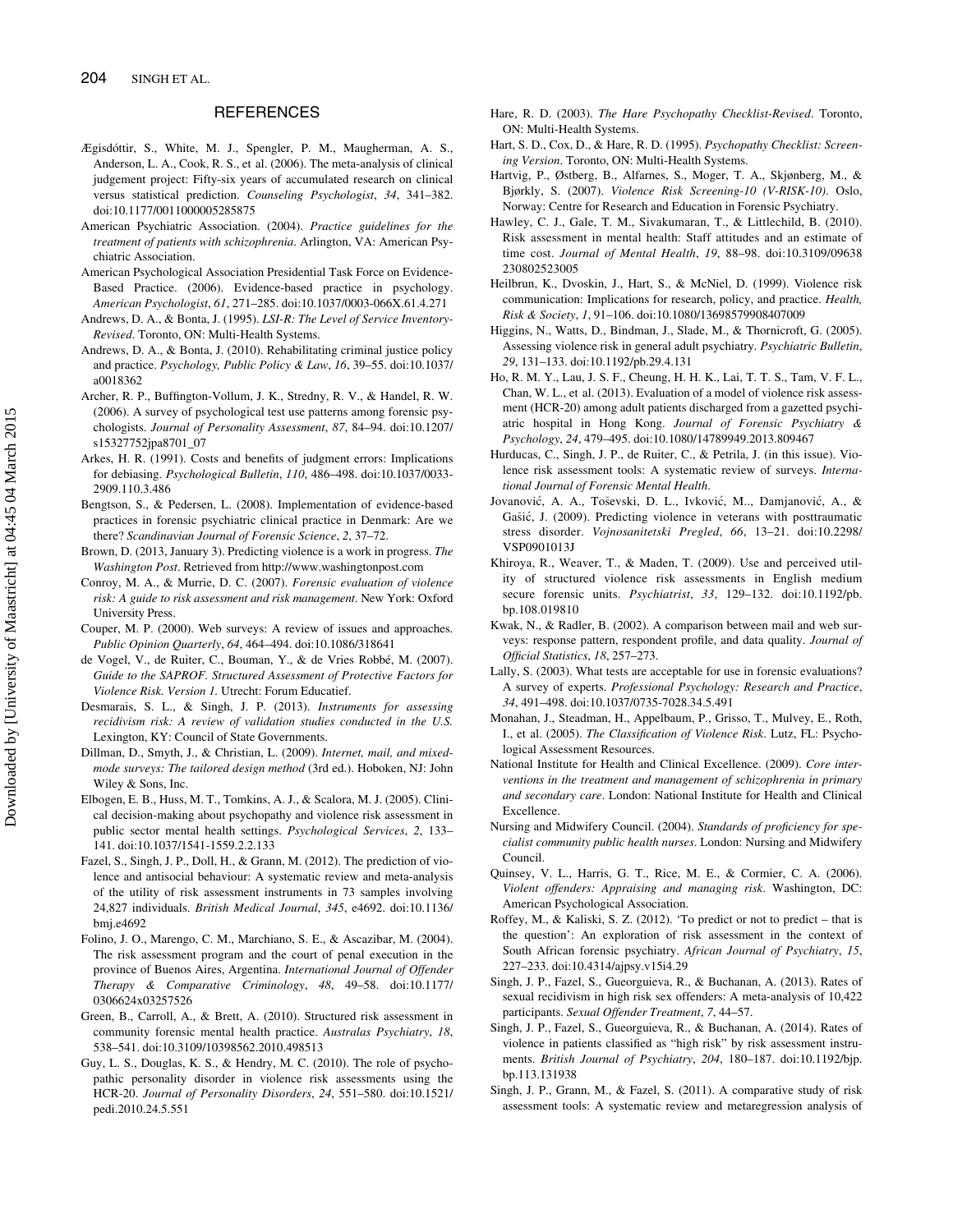68 studies involving 25,980 participants. Clinical Psychology Review, 31, 499–513. doi:10.1016/j.cpr.2010.11.009

- Skeem, J. L., & Monahan, J. (2011). Current directions in violence risk assessment. Current Directions in Psychological Science, 20, 38–42. doi:10.1177/0963721410397271
- Telles, L. E., Day, V. P., Folino, J. O., & Taborda, J. G. (2009). Reliability of the Brazilian version of HCR-20 Assessing Risk for Violence. Revista Brasileira de Psiquiatria, 31, 253–256.
- Tolman, A., & Mullendore, K. (2003). Risk evaluations for the courts: Is service quality a function of specialization? Professional Psychology: Research & Practice, 34, 225–232. doi:10.1037/0735-7028.34.3.225
- Underwood, D., Kim, H., & Matier, M. (2000, May). To mail or to Web: Comparisons of survey response rates and respondent characteristics. Paper presented at the 40th Annual Forum of the Association for Institutional Research, Cincinnati, OH.
- Urbaniok, F. (2007). FOTRES: Forensisches Operationalisiertes Therapie-Risiko-Evaluations System. Bern: Zytglogge.
- Viljoen, J. L., McLachlan, K., & Vincent, G. M. (2010). Assessing violence risk and psychopathy in juvenile and adult offenders: A survey of clinical practices. Assessment, 17, 377–395. doi:10.1177/1073191109 359587
- Webster, C. D., Douglas, K. S., Eaves, D., & Hart, S. D. (1997). HCR- 20: Assessing Risk for Violence. Version 2. Burnaby, BC: Simon Fraser University, Mental Health, Law, and Policy Institute.
- Webster, C. D., Martin, M. L., Brink, J., Nicholls, T. L., & Desmarais, S. (2009). Manual for the Short-Term Assessment of Risk and Treatability (START). Version 1.1. Hamilton, ON: Forensic Psychiatric Services Commission, 2009.
- Werkgroep Pilotstudy Risicotaxatie. (2002). Findings of a nationwide pilot study on the HKT-30. The Hague: Ministerie van Justitie.
- Wong, S., & Gordon, A. (2009). Manual for the Violence Risk Scale. Saskatoon, SK: University of Saskatchewan.
- World Health Organization. (2002). World report on violence and health. Geneva: Author.
- Yang, M., Wong, S. C. P., & Coid, J. (2010). The efficacy of violent prediction: A meta-analytic comparison of nine risk assessment tools. Psychological Bulletin, 136, 740–76. doi:10.1037/a0020473
- Zhang, X. L., Chen, X. C., Cai, W. X., Hu, J. M. (2012). Reliability of the Violence Risk Scale Chinese version. Fai Yi Xue Za Zhi, 28, 32–35.

## APPENDIX 1

# Demographic and Clinical Characteristics of All Survey **Respondents**

| Characteristic                                            | All respondents<br>$(n = 2135)$ |         |  |
|-----------------------------------------------------------|---------------------------------|---------|--|
| Demographic                                               |                                 |         |  |
| Men $(n, \%)$                                             | 847                             | (39.67) |  |
| Age in years $(M, SD)$                                    | 43.93                           | (10.97) |  |
| Years in practice $(M, SD)$                               | 15.91                           | (10.71) |  |
| Clinical setting over past 12 months                      |                                 |         |  |
| General hospital $(M_{\% \text{ Time}}, SD)$              | 8.66                            | (24.46) |  |
| Private practice $(M_{\% \text{ Time}}, SD)$              | 15.03                           | (30.46) |  |
| Non-forensic psych hospital ( $M_{\% \text{ Time}}$ , SD) | 13.27                           | (29.62) |  |
| Non-forensic psych clinic $(M_{\alpha_{\text{m}}}, SD)$   | 12.08                           | (28.59) |  |
| Forensic psych hospital ( $M_{\% \text{ Time}}$ , SD)     | 17.48                           | (34.59) |  |
| Forensic psych clinic $(M_{\% \text{ Time}}, SD)$         | 7.02                            | (21.35) |  |
| Correctional institute $(M_{\% \text{ Time}}, SD)$        | 12.68                           | (29.87) |  |
| Other $(M_{\% \text{ Time}}, SD)$                         | 2.58                            | (13.07) |  |

(Continued)

#### (Continued)

|                                                         |              | All respondents |  |
|---------------------------------------------------------|--------------|-----------------|--|
| Characteristic                                          | $(n = 2135)$ |                 |  |
| Professional responsibilities over past 12 months       |              |                 |  |
| Practice $(M_{\%}, SD)$                                 | 50.91        | (28.23)         |  |
| Administrative duties $(M_{\%}, SD)$                    | 21.95        | (18.66)         |  |
| Teaching or supervision $(M_{\mathscr{A}}, SD)$         | 13.17        | (14.86)         |  |
| Research $(M_{\%}, SD)$                                 | 7.18         | (14.36)         |  |
| Other $(M_{\mathscr{A}}, SD)$                           | 6.80         | (17.79)         |  |
| Risk assessment history                                 |              |                 |  |
| RA over lifetime $(M, SD)$                              | 435.46       | (1705.99)       |  |
| RA with SRAI over lifetime $(M_{\%}SD)$                 | 54.32        | (38.93)         |  |
| RA over past 12 months $(M, SD)$                        | 34.53        | (86.87)         |  |
| RA with SRAI in past 12 months $(M_{\mathcal{G}_0}$ SD) | 58.25        | (41.94)         |  |
| Characteristics of examinees over past 12 months        |              |                 |  |
| Men $(M_{\mathscr{A}}, SD)$                             | 75.55        | (31.87)         |  |
| Psychotic disorder $(M_{\%}, SD)$                       | 32.29        | (33.04)         |  |
| Mood disorder $(M_{\%}, SD)$                            | 17.55        | (23.54)         |  |
| Anxiety disorder $(M_{\%}, SD)$                         | 10.22        | (19.16)         |  |
| SU disorder $(M_{\%}, SD)$                              | 31.14        | (32.19)         |  |
| Personality disorder $(M_{\alpha_0}, SD)$               | 36.34        | (32.26)         |  |
| Other disorder $(M_{\%}, SD)$                           | 9.74         | (22.27)         |  |

*Note.*  $n =$  number of respondents;  $M =$  mean;  $SD =$  standard deviation;  $Psych = psychiatric; SU = substance use; SRAI = structured risk assess$ ment instrument.

#### APPENDIX 2

## International and Intranational Organizations Involved in the Dissemination of Survey **Materials**

- 1. Red Iberolatinoamericana de investigacion y Docencia en Salud Mental Aplicada a lo Forense
- 2. Royal Australian and New Zealand College of Psychiatrists
- 3. Societe Royale de Medecine Mentale de Belgique
- 4. Canadian Psychological Association Criminal Justice Psychology Section
- 5. Gendarmería de Chile
- 6. Dansk Psykologforening, Hospitals-Sektionen
- 7. Bundesfachvereinigung Leitender Krankenpflegepersonen der Psychiatrie e.V., Netzwerk Forensik
- 8. Hong Kong College of Psychiatrists
- 9. Colegio Nacional de Enfermeras
- 10. Nederlands Instituut van Psychologen Forensic Psychology Section
- 11. Instituto Nacional de Medicina Legal
- 12. PSI-FORENSE ListServ
- 13. Swedish Medical Association
- 14. Schweizer Gesellschaft fur Forensische Psychiatrie
- 15. Royal College of Nursing
- 16. American Academy of Psychiatry and the Law
- 17. International Association for Forensic Mental Health Services
- 18. Maestría en Salud Mental aplicada a lo Forense, Departamento de Postgrado, Facultad de Ciencias Médicas, Universidad Nacional de La Plata
- 19. Australian Psychological Society